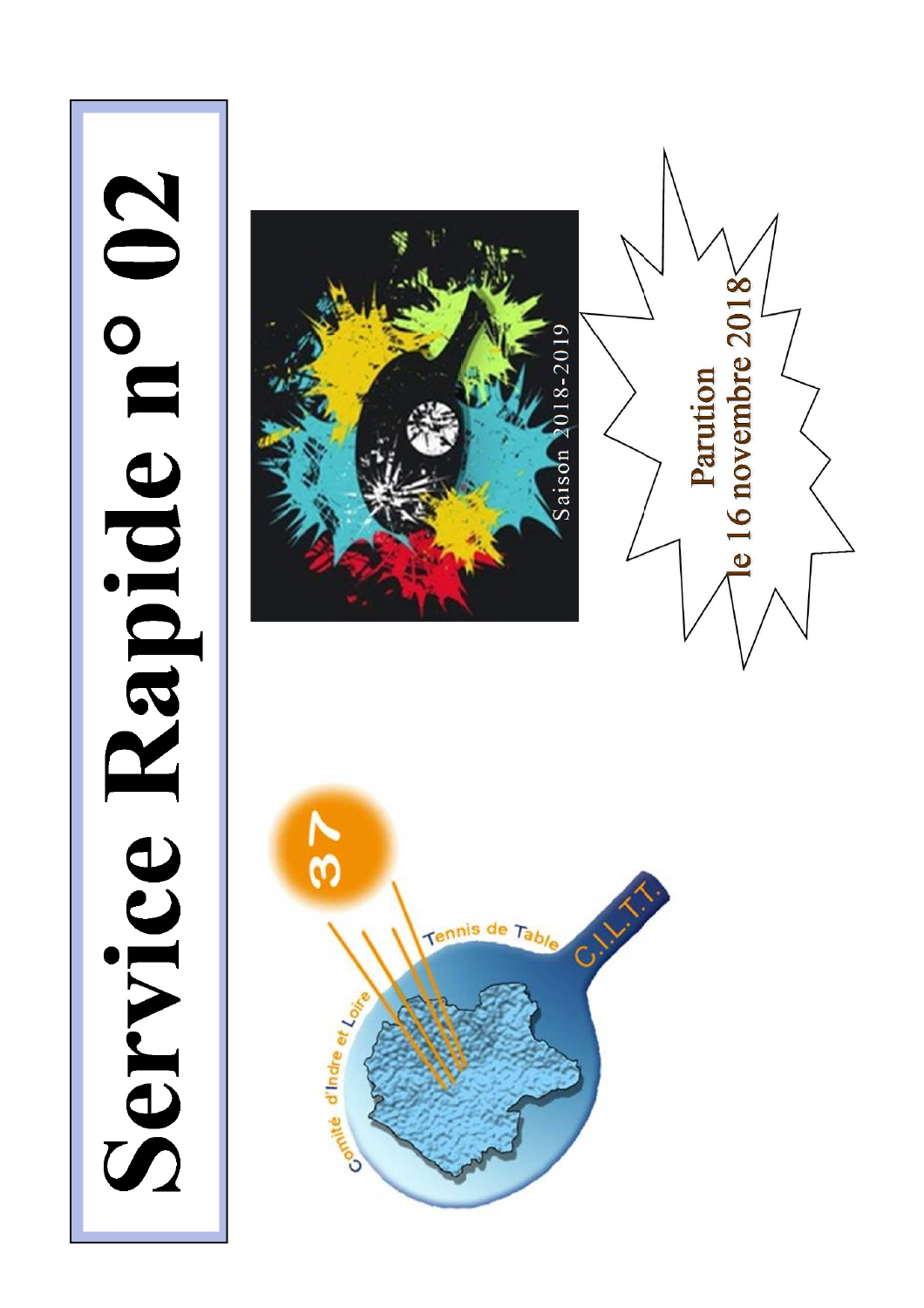# **PRE-REGIONALE**

### **4ème journée**

| U.S.E. AVOINE-BEAUMONT 1   | - CS MEMBROLLAIS TT 1        | 6  | 8  |    |                               |                 |                |                 |                |          |                |     |
|----------------------------|------------------------------|----|----|----|-------------------------------|-----------------|----------------|-----------------|----------------|----------|----------------|-----|
| AS VERETZ TT 2             | - TT JOUE LES TOURS 5        | 10 | 4  |    |                               |                 |                |                 |                |          |                |     |
| <b>BEAUJARDIN BCT 1</b>    | - C.P. VEIGNE 1              |    | 13 |    |                               |                 |                |                 |                |          |                |     |
| A.S. FONDETTES 4           | - ES LA VILLE-AUX-DAMES TT 2 | 9  | 5  | Rg | Equipe                        | PT I            | JI             |                 | VINI           | D        | PF             |     |
| ST AVERTIN SPORTS TT 3     | - Exempt                     |    |    |    | A.S. FONDETTES 4              | 18 <sup>1</sup> |                | 6 6             | $\overline{0}$ | $\Omega$ |                |     |
| 5ème journée               |                              |    |    |    | AS VERETZ TT 2                | 12 <sup>2</sup> |                | $5 \mid 3 \mid$ |                |          | $\Omega$       |     |
| CS MEMBROLLAIS TT 1        | - AS VERETZ TT 2             | 5  | 9  |    | <b>BEAUJARDIN BCT 1</b>       | 11              | 6              | $2^{\circ}$     |                | 3        |                | -0  |
| TT JOUE LES TOURS 5        | - BEAUJARDIN BCT 1           | 4  | 10 |    | C.P. VEIGNE 1                 | 11              |                | 6 3             | $\overline{0}$ | 2        | $\Omega$       |     |
| C.P. VEIGNE 1              | - A.S. FONDETTES 4           | 5  | 9  |    | ES LA VILLE-AUX-DAMES TT 2    | 11              | 5 <sub>1</sub> | 3 <sup>1</sup>  | $\overline{0}$ | 2        |                | -0  |
| Exempt                     | - U.S.E. AVOINE-BEAUMONT 1   |    |    |    | <b>ST AVERTIN SPORTS TT 3</b> | 10 <sup>1</sup> | 5 <sub>1</sub> | 2 <sup>1</sup>  |                | 2        |                |     |
| ES LA VILLE-AUX-DAMES TT 2 | - ST AVERTIN SPORTS TT 3     | 12 | 2  |    | TT JOUE LES TOURS 5           | 8               | 5 <sub>1</sub> |                 |                | 3        | $\mathbf{0}$   | -0  |
| 6ème journée               |                              |    |    |    | U.S.E. AVOINE-BEAUMONT 1      | 7               | 5 <sub>1</sub> | <u>1</u>        | $\overline{0}$ | 4        | 0 <sup>1</sup> | - 0 |
| <b>BEAUJARDIN BCT 1</b>    | - CS MEMBROLLAIS TT 1        | 9  | 5  |    | CS MEMBROLLAIS TT 1           | 7               | 5 <sup>1</sup> |                 | $\Omega$       |          |                | - 0 |
| A.S. FONDETTES 4           | - TT JOUE LES TOURS 5        | 11 | 3  |    |                               |                 |                |                 |                |          |                |     |
| C.P. VEIGNE 1              | - ES LA VILLE-AUX-DAMES TT 2 | 10 | 4  |    |                               |                 |                |                 |                |          |                |     |
| AS VERETZ TT 2             | - Exempt                     |    |    |    |                               |                 |                |                 |                |          |                |     |
| U.S.E. AVOINE-BEAUMONT 1   | - ST AVERTIN SPORTS TT 3     | 10 | 4  |    |                               |                 |                |                 |                |          |                |     |
|                            |                              |    |    |    |                               |                 |                |                 |                |          |                |     |

| 13             |    |                            |                |   |                |          |   |          |          |
|----------------|----|----------------------------|----------------|---|----------------|----------|---|----------|----------|
| 5              | Rq | Equipe                     | PT             | J | v              | N        | D | Р        | F        |
|                | 1  | A.S. FONDETTES 4           | 18             | 6 | 6              | $\Omega$ | 0 | 0        | $\Omega$ |
|                | 2  | <b>AS VERETZ TT 2</b>      | 12             | 5 | 3              | 1        | 1 | 0        | $\Omega$ |
| 9              | 3  | <b>BEAUJARDIN BCT 1</b>    | 11             | 6 | $\overline{2}$ |          | 3 | 0        | 0        |
| 10             | -  | <b>C.P. VEIGNE 1</b>       | 11             | 6 | 3              | $\Omega$ | 2 | 0        | 1        |
| 9              | ۰  | ES LA VILLE-AUX-DAMES TT 2 | 11             | 5 | 3              | $\Omega$ | 2 | 0        | $\Omega$ |
|                | 6  | ST AVERTIN SPORTS TT 3     | 10             | 5 | 2              |          | 2 | 0        | $\Omega$ |
| $\mathfrak{p}$ | 7  | TT JOUE LES TOURS 5        | 8              | 5 | 1              | 1        | 3 | $\Omega$ | $\Omega$ |
|                | 8  | U.S.E. AVOINE-BEAUMONT 1   | $\overline{7}$ | 5 | 1              | $\Omega$ | 4 | 0        | $\Omega$ |
| 5              |    | <b>CS MEMBROLLAIS TT 1</b> | 7              | 5 |                | $\Omega$ | 4 | O        | $\Omega$ |



# **DEPARTEMENTALE 1**

### **POULE A**

### **3ème journée**

US RENAUDINE TT 3 - P.L. PAUL BERT 1 17 TT CORMERY-TRUYES 2 - R.C. BALLAN 2 13 U.S. CHAMBRAY-LES-TOURS 2 - U.S. GENILLE TT 2 6 **4ème journée** P.L. PAUL BERT 1 - AS VERETZ TT 3 9 R.C. BALLAN 2 **- US RENAUDINE TT 3** 10

# AS VERETZ TT 3 **AS VERETZ TT 3** AS VERETZ TT 3

- TT CORMERY-TRUYES 2 U.S. CHAMBRAY-LES-TOURS 2 16
- RS ST CYR/LOIRE 3 U.S. GENILLE TT 2 5

| P             | Rg | Equipe                    | PT | J | v        | N        | D        | P | F        |
|---------------|----|---------------------------|----|---|----------|----------|----------|---|----------|
| 1             |    | TT CORMERY-TRUYES 2       | 12 | 4 | 4        | $\Omega$ | $\Omega$ | O | $\Omega$ |
| 5             |    | U.S. GENILLE TT 2         | 12 | 4 | 4        | $\Omega$ | $\Omega$ | O | 0        |
| 12            | 3  | R.C. BALLAN 2             | 9  | 4 | 2        | 1        |          | O | $\Omega$ |
|               | 4  | US RENAUDINE TT 3         | 7  | 4 | 1        | 1        | 2        | O | $\Omega$ |
| 9             |    | AS VERETZ TT 3            | 7  | 4 | 1        | 1        | 2        | O | $\Omega$ |
| 8             | 6  | P.L. PAUL BERT 1          | 6  | 4 | 0        | 2        | 2        | O | $\Omega$ |
| $\mathcal{P}$ |    | U.S. CHAMBRAY-LES-TOURS 2 | 6  | 4 | 1        | 0        | 3        | O | 0        |
| 13            | 8  | <b>RS ST CYR/LOIRE 3</b>  | 4  | 4 | $\Omega$ | 1        | 2        |   |          |

### **3ème journée**

# ES OESIENNE TT 2 **A.S.T.T. ESVRES 1** 6 T.T. BENAISIEN 1 - ES OESIENNE TT 2 11 TT JOUE LES TOURS 7 - LANGEAIS-CINQ MARS 2 7 A.S. FONDETTES 5 - TT CHINONAIS 3 44

# **POULE B**

- 
- 
- A.S.T.T. ESVRES 1 RS ST CYR/LOIRE 2 14

| ES OESIENNE TT 2     | - A.S.T.T. ESVRES 1    | 6              | 12 | Rg | Equipe                     | PT I |                |              | N        | D | PF             |                  |
|----------------------|------------------------|----------------|----|----|----------------------------|------|----------------|--------------|----------|---|----------------|------------------|
| LANGEAIS-CINQ MARS 2 | - T.T. BENAISIEN 1     | 11             |    |    | A.S. FONDETTES 5           | 12 I |                | 4            | 0        | 0 | $0$   $0$      |                  |
| A.S. FONDETTES 5     | - TT JOUE LES TOURS 7  | 14             | 4  |    | LANGEAIS-CINQ MARS 2       | 10   | <sup>4</sup>   | -3           |          |   | $0$   $0$      |                  |
| TT CHINONAIS 3       | - RS ST CYR/LOIRE 2    | 6              | 12 |    | <b>RS ST CYR/LOIRE 2</b>   | 10 I | 4 <sup>1</sup> | - 3          | 0        |   | $0$   $0$      |                  |
| 4ème journée         |                        |                |    |    | A.S.T.T. ESVRES 1          | 8    |                | $^{\circ}$ 2 | $\Omega$ |   | 0 <sub>0</sub> |                  |
| T.T. BENAISIEN 1     | - ES OESIENNE TT 2     | 11             |    |    | <b>T.T. BENAISIEN 1</b>    | 8    |                | $^{\circ}$ 2 | $\Omega$ |   | $0$   $0$      |                  |
| TT JOUE LES TOURS 7  | - LANGEAIS-CINO MARS 2 | $\overline{7}$ | 11 |    | 6 <b>IES OESIENNE TT 2</b> | 6    |                |              | 0        | 3 | $01$ 0         |                  |
| A.S. FONDETTES 5     | - TT CHINONAIS 3       | 14             | 4  |    | TT JOUE LES TOURS 7        | 6    |                |              | $\Omega$ | 3 | $0$   $0$      |                  |
| A.S.T.T. ESVRES 1    | - RS ST CYR/LOIRE 2    | 14             |    | 8  | <b>TT CHINONAIS 3</b>      |      |                |              |          |   |                | $\overline{1}$ 0 |
|                      |                        |                |    |    |                            |      |                |              |          |   |                |                  |

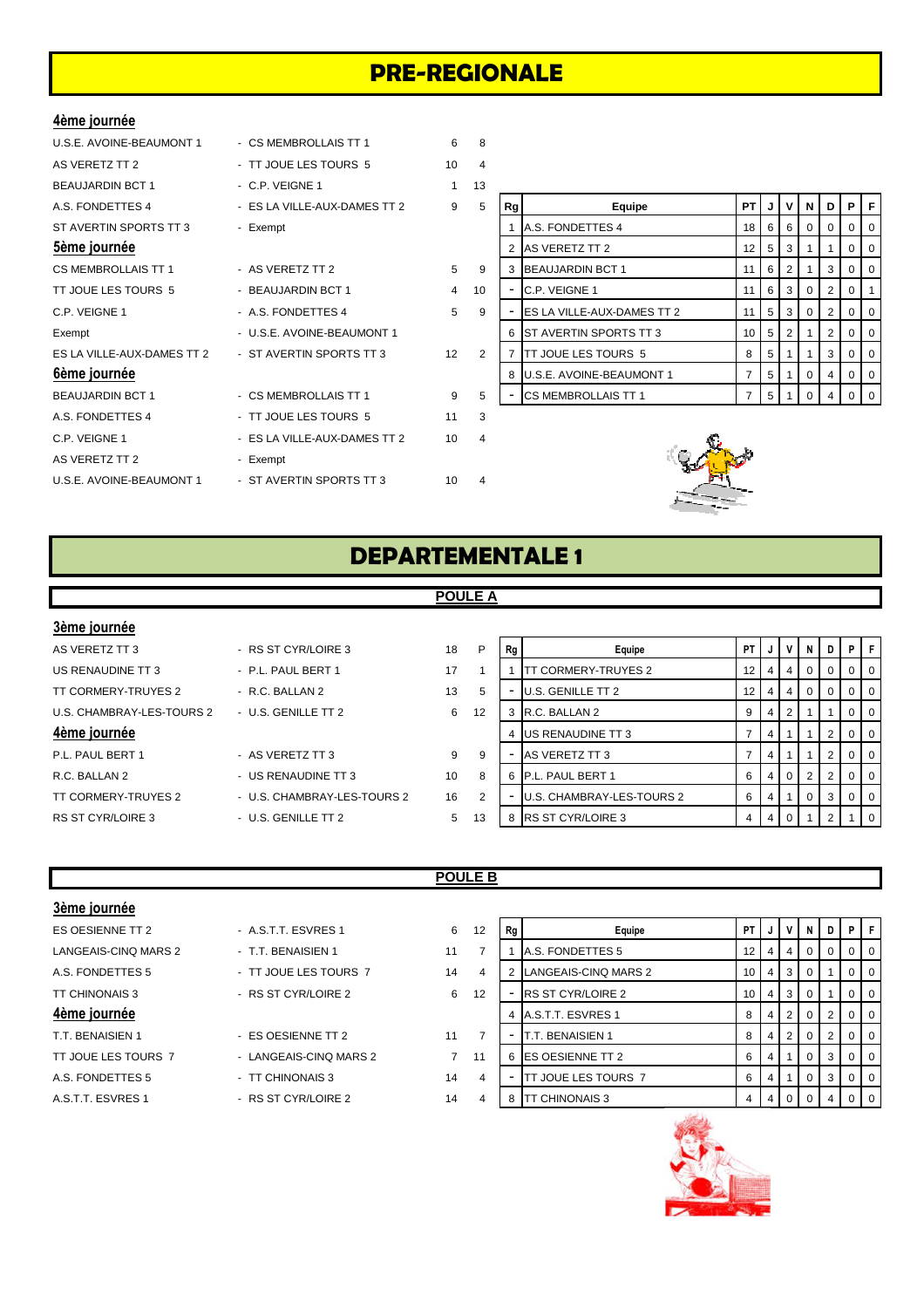# **DEPARTEMENTALE 2**

### **POULE A**

| 3ème journée               |                              |    |                |                          |                                   |                |                |                |   |                |    |                |  |
|----------------------------|------------------------------|----|----------------|--------------------------|-----------------------------------|----------------|----------------|----------------|---|----------------|----|----------------|--|
| 4S TOURS T.T. 13           | - ES RIDELLOIS TT 1          | 11 | $\overline{7}$ | Rg                       | Equipe                            | <b>PT</b>      |                | V              | N | D              | PF |                |  |
| C.E.S. TOURS 1             | - ES LA VILLE-AUX-DAMES TT 3 | 8  | 10             |                          | <b>ES LA VILLE-AUX-DAMES TT 3</b> | 11             | 4              | 3              |   | 0              | 0  | l 0            |  |
| A.S. LUYNES T.T 3          | - US LA RICHE TT 1           | 8  | 10             |                          | 2 C.E.S. TOURS 1                  | 10             |                | 3              | 0 |                | 0  | 0 I            |  |
| LARCAY T.T. 1              | - RS ST CYR/LOIRE 4          | 11 | $\overline{7}$ |                          | 4S TOURS T.T. 13                  | 10             | 4              | 3              | 0 |                | 0  | <b>0</b>       |  |
| 4ème journée               |                              |    |                |                          | 4 US LA RICHE TT 1                | 9              | 4              | $\overline{2}$ |   |                | 0  | <b>0</b>       |  |
| ES LA VILLE-AUX-DAMES TT 3 | - 4S TOURS T.T. 13           | 12 | 6              |                          | 5 ES RIDELLOIS TT 1               | 8              | 4              | $\overline{2}$ | 0 | 2              | 0  | $\overline{0}$ |  |
| US LA RICHE TT 1           | - C.E.S. TOURS 1             | 8  | 10             | ٠                        | LARCAY T.T. 1                     | 8              | 4              | $\overline{2}$ | 0 | 2              | 0  | $\overline{0}$ |  |
| A.S. LUYNES T.T 3          | - LARCAY T.T. 1              | 6  | 12             |                          | 7 A.S. LUYNES T.T 3               | 4              | $\overline{4}$ | $\mathbf 0$    | 0 | 4              | 0  | <b>0</b>       |  |
| <b>ES RIDELLOIS TT 1</b>   | - RS ST CYR/LOIRE 4          | 18 | F              |                          | 8 RS ST CYR/LOIRE 4               | 3              | 4              | $\mathbf 0$    | 0 | 3              | 0  |                |  |
|                            |                              |    |                |                          |                                   |                |                |                |   |                |    |                |  |
| <b>POULE B</b>             |                              |    |                |                          |                                   |                |                |                |   |                |    |                |  |
| 3ème journée               |                              |    |                |                          |                                   |                |                |                |   |                |    |                |  |
| <b>ES OESIENNE TT 3</b>    | - BEAUJARDIN BCT 2           | 12 | 6              | Rg                       | Equipe                            | <b>PT</b>      |                | V              | N | D              | PF |                |  |
| US RENAUDINE TT 4          | - TT PARCAY MESLAY 2         | 16 | $\overline{2}$ |                          | A.S. FONDETTES 6                  | 12             | 4              | 4              | 0 | 0              | 0  | l 0            |  |
| A.S. FONDETTES 6           | - TT JOUE LES TOURS 8        | 14 | 4              |                          | 2 US RENAUDINE TT 4               | 10             |                | 3              | 0 |                | 0  | 0 I            |  |
| A.C. AMBOISE 1             | - TT CASTELVALERIE 1         | 13 | 5              | 3                        | <b>ES OESIENNE TT 3</b>           | 9              | 4              | $\overline{2}$ |   |                | 0  | $\overline{0}$ |  |
| 4ème journée               |                              |    |                | 4                        | <b>ITT PARCAY MESLAY 2</b>        | 8              | 4              | $\overline{2}$ | 0 | $\overline{2}$ | 0  | $\overline{0}$ |  |
| TT PARCAY MESLAY 2         | - ES OESIENNE TT 3           | 10 | 8              |                          | 5 TT JOUE LES TOURS 8             | $\overline{7}$ | 4              | 1              |   | $\overline{2}$ | 0  | <b>0</b>       |  |
| TT JOUE LES TOURS 8        | - US RENAUDINE TT 4          | 12 | 6              | $\overline{\phantom{a}}$ | <b>TT CASTELVALERIE 1</b>         | 7              | 4              | 1              |   | 2              | 0  | $\overline{0}$ |  |
|                            |                              |    |                |                          |                                   |                |                |                |   |                |    |                |  |
| A.S. FONDETTES 6           | - A.C. AMBOISE 1             | 15 | 3              |                          | A.C. AMBOISE 1                    | 7              | 4              | $\mathbf{1}$   |   | $\overline{2}$ | 0  | <b>0</b>       |  |
| <b>BEAUJARDIN BCT 2</b>    | - TT CASTELVALERIE 1         | 8  | 10             |                          | 8 BEAUJARDIN BCT 2                | 4              | $\overline{4}$ | $\mathbf 0$    | 0 | 4              | 0  | <b>0</b>       |  |

### **POULE C**

| 3ème journée           |                          |                |    |    |                               |      |     |     |                |                |                |
|------------------------|--------------------------|----------------|----|----|-------------------------------|------|-----|-----|----------------|----------------|----------------|
| 4S TOURS T.T. 12       | $-$ A.P. ABILLY 1        | 10             | 8  | Rg | Equipe                        | PT I |     | JV  | N              | D I            | PF             |
| LANGEAIS-CINQ MARS 3   | - C.P. VEIGNE 2          | 11             |    |    | <b>ST AVERTIN SPORTS TT 4</b> | 11   |     | 4 3 |                | 0              | $01$ 0         |
| STE MAURE TT 1         | - ST AVERTIN SPORTS TT 4 | 9              | 9  |    | 4S TOURS T.T. 12              | 11   |     | 4 3 |                | 0              | $01$ 0         |
| <b>TT CHINONAIS 4</b>  | - ES RIDELLOIS TT 2      | $\overline{4}$ | 14 | 3  | A.P. ABILLY 1                 | 10   |     | 4 3 | - 0            |                | 0 <sub>0</sub> |
| 4ème journée           |                          |                |    | 4  | <b>STE MAURE TT 1</b>         | 9    | 4 I | 2   |                |                | 0 <sub>0</sub> |
| C.P. VEIGNE 2          | - 4S TOURS T.T. 12       | 3              | 15 | 5  | <b>IES RIDELLOIS TT 2</b>     | 8    | 4 I |     | $\overline{2}$ |                | 0 <sub>0</sub> |
| ST AVERTIN SPORTS TT 4 | - LANGEAIS-CINQ MARS 3   | 12             | 6  | 6  | LANGEAIS-CINQ MARS 3          |      | 4 I |     |                | 2 <sup>1</sup> | $01$ 0         |
| STE MAURE TT 1         | - TT CHINONAIS 4         | 14             | 4  |    | <b>ITT CHINONAIS 4</b>        |      |     | 4 0 | $\Omega$       | $\overline{4}$ | $01$ 0         |
| A.P. ABILLY 1          | - ES RIDELLOIS TT 2      | 15             | 3  | ۰  | C.P. VEIGNE 2                 |      | 4   |     |                | 4              | $0$   0        |
|                        |                          |                |    |    |                               |      |     |     |                |                |                |

### **POULE D**

| 3ème journée          |                         |                |                |    |                        |                 |   |                      |                |   |                |                |
|-----------------------|-------------------------|----------------|----------------|----|------------------------|-----------------|---|----------------------|----------------|---|----------------|----------------|
| 4S TOURS T.T. 14      | - LANGEAIS-CINO MARS 4  | 6              | 12             | Rg | Equipe                 | <b>PT</b>       |   |                      | N I            | D | P              | F.             |
| T.T BOUCHARDAIS 1     | - TT PARCAY MESLAY 3    | $\overline{7}$ | 11             |    | TT PARCAY MESLAY 3     | 12 <sup>2</sup> | 4 | 4                    | $\overline{0}$ | 0 | $\overline{0}$ | $\overline{0}$ |
| TT BLERE V.C. 2       | - U.S. VERNOU 1         | 8              | 10             |    | 2 T.T BOUCHARDAIS 1    | 10              | 4 | 3                    | 0              |   | 0              | $\overline{0}$ |
| C.S. MEMBROLLAIS TT 2 | - ES RIDELLOIS TT 3     | 17             |                |    | C.S. MEMBROLLAIS TT 2  | 10              | 4 | 3                    | $\overline{0}$ |   | $\overline{0}$ | $\overline{0}$ |
| 4ème journée          |                         |                |                | 4  | 4S TOURS T.T. 14       | 8               | 4 | $\mathbf{2}^{\circ}$ | $\overline{0}$ |   | $\overline{0}$ | $\overline{0}$ |
| TT PARCAY MESLAY 3    | - 4S TOURS T.T. 14      | 11             | $\overline{7}$ |    | 5 LANGEAIS-CINQ MARS 4 | $\overline{7}$  | 4 |                      |                |   | 0              | $\mathbf 0$    |
| U.S. VERNOU 1         | - T.T BOUCHARDAIS 1     | $\overline{7}$ | 11             |    | 6 U.S. VERNOU 1        | 6               | 4 |                      | 0              | 3 | 0 <sup>1</sup> | $\overline{0}$ |
| TT BLERE V.C. 2       | - C.S. MEMBROLLAIS TT 2 | 8              | 10             |    | TT BLERE V.C. 2        | 6               | 4 |                      | $\overline{0}$ | 3 | $\overline{0}$ | $\overline{0}$ |
| LANGEAIS-CINQ MARS 4  | - ES RIDELLOIS TT 3     | 9              | 9              |    | 8 ES RIDELLOIS TT 3    | 5               | 4 | 0                    |                | 3 | 0              | $\overline{0}$ |
|                       |                         |                |                |    |                        |                 |   |                      |                |   |                |                |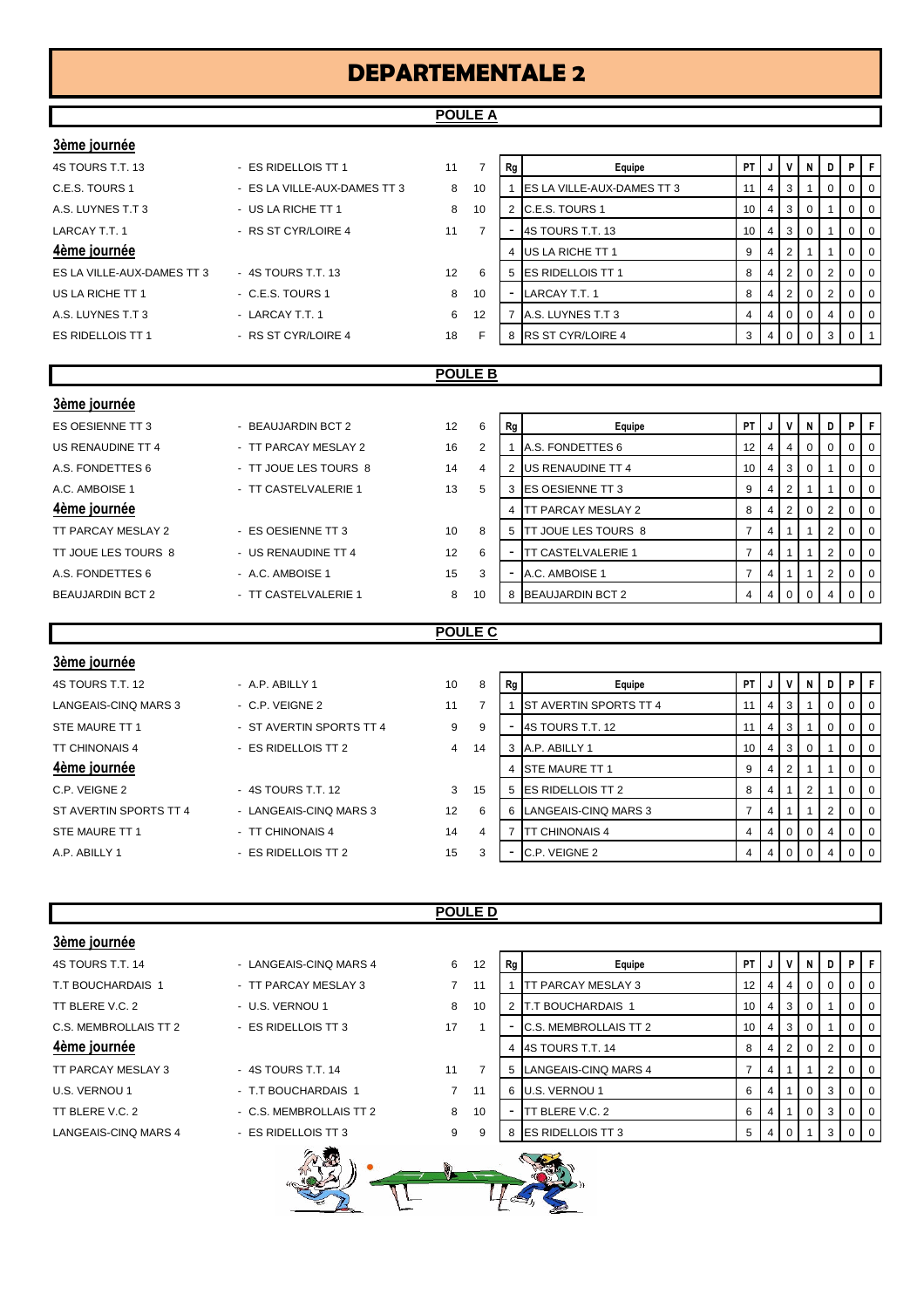### **DEPARTEMENTALE 3**

### **POULE A**

| 3ème journée               |                              |                |                |          |                                   |                |              |                |             |   |                |              |
|----------------------------|------------------------------|----------------|----------------|----------|-----------------------------------|----------------|--------------|----------------|-------------|---|----------------|--------------|
| <b>PPC MARTINOIS 1</b>     | - US RENAUDINE TT 7          | $\overline{7}$ | 11             | Rg       | Equipe                            | PT             | J            | v              | N           | D | P              | $\mathsf F$  |
| ES LA VILLE-AUX-DAMES TT 4 | - Exempt                     |                |                |          | A.S. FONDETTES 8                  | 12             | 4            | 4              | 0           | 0 | 0              | $\mathbf 0$  |
| ST AVERTIN SPORTS TT 5     | - R.C. BALLAN 3              | 14             | 4              | 2        | US RENAUDINE TT 7                 | 8              | 4            | $\overline{2}$ | 0           | 2 | 0              | 0            |
| A.C. AMBOISE 3             | - A.S. FONDETTES 8           | 5              | 13             | 3        | <b>IST AVERTIN SPORTS TT 5</b>    | $\overline{7}$ | 3            | 2              | 0           |   | 0              | $\mathbf 0$  |
| 4ème journée               |                              |                |                |          | R.C. BALLAN 3                     | 7              | 3            | 2              | 0           |   | 0              | $\mathbf 0$  |
| Exempt                     | - PPC MARTINOIS 1            |                |                |          | 5 A.C. AMBOISE 3                  | 5              | 4            | $\mathbf 0$    |             | 3 | 0              | $\mathbf 0$  |
| R.C. BALLAN 3              | - ES LA VILLE-AUX-DAMES TT 4 | 11             | $\overline{7}$ |          | <b>ES LA VILLE-AUX-DAMES TT 4</b> | 5              | 3            |                | 0           | 2 | $\mathbf{0}$   | $\mathbf{0}$ |
| ST AVERTIN SPORTS TT 5     | - A.C. AMBOISE 3             | 10             | 8              | 7        | <b>PPC MARTINOIS 1</b>            | 4              | 3            | $\mathbf 0$    |             | 2 | $\mathbf 0$    | $\mathbf 0$  |
| US RENAUDINE TT 7          | - A.S. FONDETTES 8           | $\overline{7}$ | 11             |          |                                   |                |              |                |             |   |                |              |
|                            |                              |                |                |          |                                   |                |              |                |             |   |                |              |
|                            |                              | <b>POULE B</b> |                |          |                                   |                |              |                |             |   |                |              |
|                            |                              |                |                |          |                                   |                |              |                |             |   |                |              |
| 3ème journée               |                              |                |                |          |                                   |                |              |                |             |   |                |              |
| T.T. BOUCHARDAIS 2         | - LANGEAIS-CINQ MARS 5       | 9              | 9              | Rg       | Equipe                            | <b>PT</b>      | $\mathsf{J}$ | $\mathsf{v}$   | N           | D | P              | $\mathsf F$  |
| C.E.S. TOURS 2             | - A.T.T. AZAY-SUR-CHER 1     | 10             | 8              |          | C.E.S. TOURS 2                    | 12             | 4            | 4              | $\mathbf 0$ | 0 | 0              | $\mathbf 0$  |
| RS ST CYR/LOIRE 6          | - US LA RICHE TT 2           | 12             | 6              | 2        | <b>ES AMBILLOU 1</b>              | 9              | 4            | 2              |             |   | 0              | $\mathbf 0$  |
| <b>ES AMBILLOU 1</b>       | - TT SEMBLANCEEN 1           | 9              | 9              | 3        | <b>RS ST CYR/LOIRE 6</b>          | 8              | 4            | $\overline{2}$ | 0           | 2 | $\mathbf{0}$   | $\mathbf 0$  |
| 4ème journée               |                              |                |                | $\Delta$ | A.T.T. AZAY-SUR-CHER 1            | $\overline{7}$ | 3            | $\overline{2}$ | 0           |   | 0              | $\mathbf 0$  |
| A.T.T. AZAY-SUR-CHER 1     | - T.T. BOUCHARDAIS 2         |                |                |          | <b>TT SEMBLANCEEN 1</b>           | 7              | 4            |                |             | 2 | $\overline{0}$ | $\mathbf 0$  |
| US LA RICHE TT 2           | - C.E.S. TOURS 2             | 5              | 13             |          | LANGEAIS-CINQ MARS 5              | $\overline{7}$ | 4            |                |             | 2 | $\overline{0}$ | $\mathbf 0$  |

### **POULE C**

RS ST CYR/LOIRE 6 - ES AMBILLOU 1 8 10 7 T.T. BOUCHARDAIS 2 6

LANGEAIS-CINQ MARS 5 - TT SEMBLANCEEN 1 12 6 8 US LA RICHE TT 2

| 3ème journée          |                         |                 |    |                          |                              |           |                |                 |                |                |             |                |
|-----------------------|-------------------------|-----------------|----|--------------------------|------------------------------|-----------|----------------|-----------------|----------------|----------------|-------------|----------------|
| TT PARCAY MESLAY 5    | - US RENAUDINE TT 6     | $\overline{2}$  | 16 | Rg                       | Equipe                       | <b>PT</b> | J              | $\mathsf{v}$    | N              |                | DIPIF       |                |
| A.S MONTLOUIS/LOIRE 1 | - ES OESIENNE TT 4      | $\overline{7}$  | 11 |                          | US RENAUDINE TT 6            |           | $\overline{4}$ | 3 <sup>1</sup>  |                | $\overline{0}$ | $01$ 0      |                |
| T.T. METTRAY 1        | - U.S. VERNOU 2         | 10              | 8  |                          | A.C. AMBOISE 2               |           | 4 <sup>1</sup> | 3 I             |                | 0<br>H.        |             | $\overline{0}$ |
| A.C. AMBOISE 2        | - TT BLERE V.C. 3       | 12 <sup>°</sup> | 6  | 3                        | <b>IT.T. METTRAY 1</b>       | 10        | 4              | 2 <sup>1</sup>  | 2 <sup>1</sup> |                | $0$   0     |                |
| 4ème journée          |                         |                 |    | 4                        | <b>IES OESIENNE TT 4</b>     | 8         |                | $4 \mid 2 \mid$ | $\overline{0}$ |                | $2 \ 0 \ 0$ |                |
| ES OESIENNE TT 4      | - TT PARCAY MESLAY 5    | 17              |    |                          | U.S. VERNOU 2                | 8         | 4              | 2 <sub>1</sub>  | $\mathbf{0}$   | 2 <sub>1</sub> | $\mathbf 0$ | l 0            |
| U.S. VERNOU 2         | - A.S MONTLOUIS/LOIRE 1 | 11              |    | 6                        | <b>A.S MONTLOUIS/LOIRE 1</b> | 6         | 4              |                 | $\Omega$       | 3 <sup>1</sup> | $\Omega$    | <b>10</b>      |
| T.T. METTRAY 1        | - A.C. AMBOISE 2        | 9               | 9  | $\overline{\phantom{0}}$ | TT BLERE V.C. 3              | 6         | 4              | $\overline{1}$  | $\overline{0}$ |                | 3000        |                |
| US RENAUDINE TT 6     | $-$ TT BLERE V.C. 3     | 11              |    | 8                        | <b>TT PARCAY MESLAY 5</b>    | 4         | 4              | $\Omega$        |                | 4              |             |                |
|                       |                         |                 |    |                          |                              |           |                |                 |                |                |             |                |

**POULE D**

### **3ème journée**

| <b>ASTT SORIGNY 1</b>     |  |
|---------------------------|--|
| TT MONTS ARTANNES 5       |  |
| STE MAURE TT 2            |  |
| LARCAY T.T. 2             |  |
| 4ème journée              |  |
| 4S TOURS T.T. 16          |  |
| U.S. CHAMBRAY-LES-TOURS 3 |  |
| STE MAURE TT 2            |  |
| A S.T.T. ESVRES 3         |  |



| vunu juurnuu              |                               |                   |          |    |                                       |      |                |                |     |          |          |                |
|---------------------------|-------------------------------|-------------------|----------|----|---------------------------------------|------|----------------|----------------|-----|----------|----------|----------------|
| ASTT SORIGNY 1            | - A.S.T.T. ESVRES 3           | 16                | 2        | Rg | Equipe                                | PT I | J              | $\mathsf{v}$   | - N | D        | PIF      |                |
| TT MONTS ARTANNES 5       | - 4S TOURS T.T. 16            | 13                | 5        |    | <b>STE MAURE TT 2</b>                 | 12   | 4 <sup>1</sup> | -41            |     | $\Omega$ | $01$ 0   |                |
| STE MAURE TT 2            | - U.S. CHAMBRAY-LES-TOURS 3   | 18                | $\Omega$ |    | <b>ASTT SORIGNY 1</b>                 |      | $\overline{4}$ | <sup>3</sup>   |     |          | $01$ 0   |                |
| LARCAY T.T. 2             | - STE CATHERINE DE FIERBOIS 1 | $\overline{7}$    | 11       |    | <b>TT MONTS ARTANNES 5</b>            |      | 4'             |                |     |          | $\Omega$ | $\overline{0}$ |
| 4ème journée              |                               |                   |          |    | <b>TT STE CATHERINE DE FIERBOIS 1</b> | 9    | $\overline{4}$ |                |     |          | $\Omega$ | $\overline{0}$ |
| 4S TOURS T.T. 16          | - ASTT SORIGNY 1              | 3                 | 15       |    | 5 LARCAY T.T. 2                       |      | 4              |                |     |          | $\Omega$ | <b>0</b>       |
| U.S. CHAMBRAY-LES-TOURS 3 | - TT MONTS ARTANNES 5         | $12 \overline{ }$ | 6        |    | U.S. CHAMBRAY-LES-TOURS 3             | 6    | 4              |                |     | 3        | $01$ 0   |                |
| STE MAURE TT 2            | - LARCAY T.T. 2               | 18                | $\Omega$ |    | 4S TOURS T.T. 16                      | 6    |                |                |     | 3        | $01$ 0   |                |
| A.S.T.T. ESVRES 3         | - STE CATHERINE DE FIERBOIS 1 | 8                 | 10       |    | A.S.T.T. ESVRES 3                     |      | 4 <sup>1</sup> | $\overline{0}$ |     |          | $01$ 0   |                |

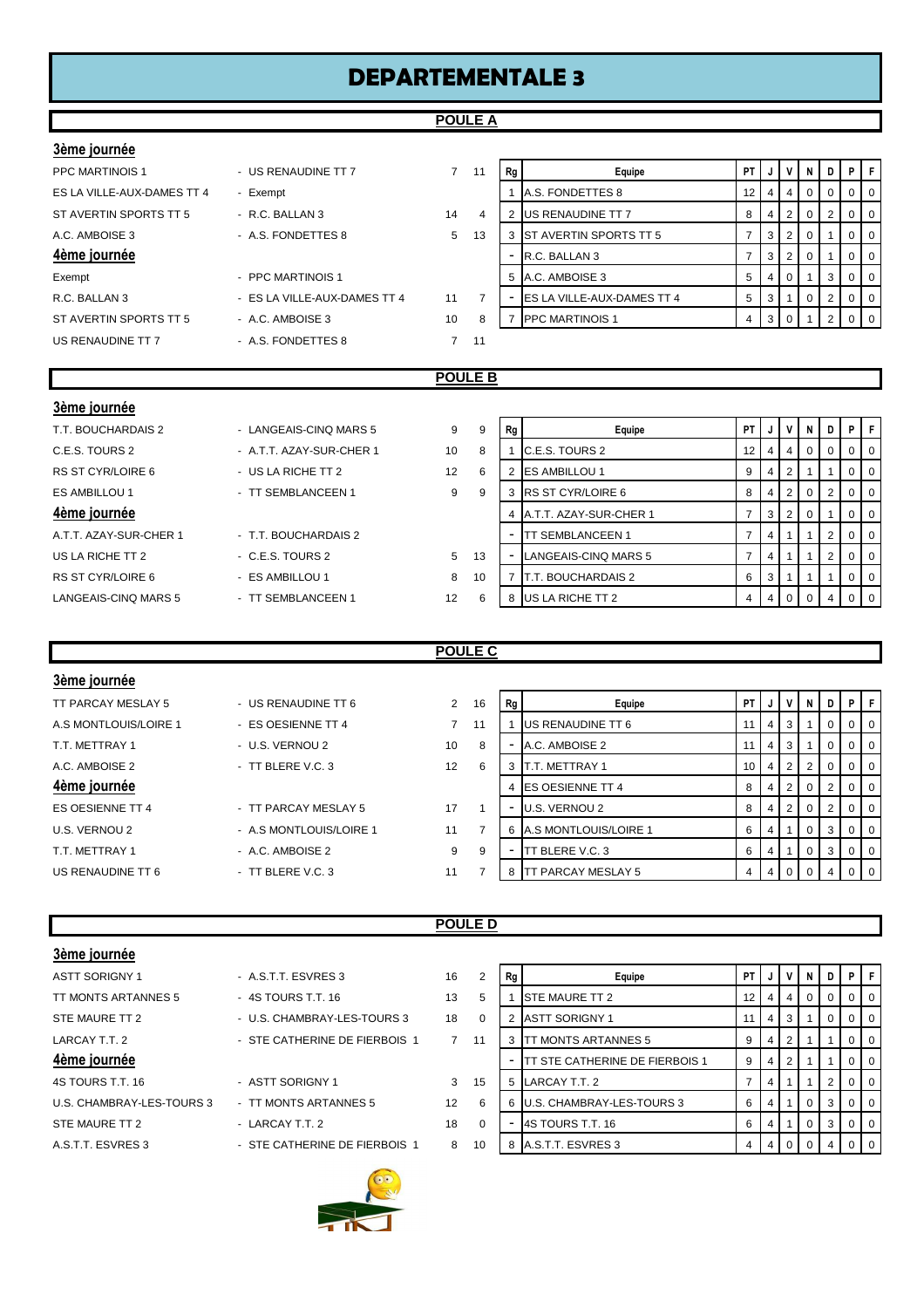### **POULE E**

| 3ème journée             |                          |                |    |                          |                               |                 |                |                |                |          |                |                  |
|--------------------------|--------------------------|----------------|----|--------------------------|-------------------------------|-----------------|----------------|----------------|----------------|----------|----------------|------------------|
| P.L. PAUL BERT 2         | - ASTT CHEMILLE S/DEME 1 | $7^{\circ}$    | 11 | Rg                       | Equipe                        | <b>PT</b>       | J              |                | <b>VIN</b>     | D        | PF             |                  |
| US RENAUDINE TT 5        | - TT PARCAY MESLAY 4     | $\overline{4}$ | 14 |                          | A.S. FONDETTES 7              | 12 <sup>°</sup> | $\overline{4}$ | $\overline{4}$ | 0              |          | 0 <sup>1</sup> |                  |
| <b>RS ST CYR/LOIRE 5</b> | - Exempt                 |                |    |                          | <b>ASTT CHEMILLE S/DEME 1</b> | 10              | 4              | 3 <sup>1</sup> | 0              |          |                | $\overline{1}$ 0 |
| U.S. VERNOU 3            | - A.S. FONDETTES 7       | 5 <sup>5</sup> | 13 |                          | <b>IT PARCAY MESLAY 4</b>     | 9               | 3 <sup>1</sup> | 3 I            | $\overline{0}$ | $\Omega$ |                | $\overline{1}$ 0 |
| 4ème journée             |                          |                |    | 4                        | U.S. VERNOU 3                 |                 | 3 <sup>1</sup> | 2 <sub>1</sub> | 0              |          | 0 <sup>1</sup> |                  |
| TT PARCAY MESLAY 4       | - P.L. PAUL BERT 2       | 11             |    | 5                        | P.L. PAUL BERT 2              | 4               | 4              | $\overline{0}$ | $\overline{0}$ | 4        |                | $\overline{1}$ 0 |
| Exempt                   | - US RENAUDINE TT 5      |                |    | 6                        | US RENAUDINE TT 5             | 3               | 3 <sup>1</sup> | $\Omega$       | $^{\circ}$ 0   | 3        |                | $\overline{1}$ 0 |
| <b>RS ST CYR/LOIRE 5</b> | - U.S. VERNOU 3          | 3              | 15 | $\overline{\phantom{a}}$ | <b>RS ST CYR/LOIRE 5</b>      | 3               | 3 <sup>1</sup> | $\overline{0}$ | $\Omega$       | 3        | 0 <sub>0</sub> |                  |
| ASTT CHEMILLE S/DEME 1   | - A.S. FONDETTES 7       | $\overline{4}$ | 14 |                          |                               |                 |                |                |                |          |                |                  |
|                          |                          |                |    |                          |                               |                 |                |                |                |          |                |                  |

### **POULE F**

| 3ème journée                                  |                             |                |
|-----------------------------------------------|-----------------------------|----------------|
| T.T. BENAISIEN 2                              | - TT ST GENOUPH 4           | 6              |
| ST MICHEL T.T. 1                              | - AS SAVONNIERES TT 1       | 5              |
| A.T.T.ST ANTOINE DU ROCHER 1                  | - U.S. CHAMBRAY-LES-TOURS 4 | $\overline{7}$ |
| <b>TT CHINONAIS 5</b>                         | - A.S. LUYNES T.T 4         | 2              |
| 4ème journée                                  |                             |                |
| AS SAVONNIERES TT 1                           | - T.T. BENAISIEN 2          | 9              |
| U.S. CHAMBRAY-LES-TOURS 4                     | - ST MICHEL T.T. 1          | 14             |
| A T T ST ANTOINE DU ROCHER 1 - TT CHINONAIS 5 |                             | 16             |

| vunu juurnuu                 |                             |                |    |    |                                     |                 |                |              |          |          |                |                |
|------------------------------|-----------------------------|----------------|----|----|-------------------------------------|-----------------|----------------|--------------|----------|----------|----------------|----------------|
| T.T. BENAISIEN 2             | - TT ST GENOUPH 4           | 6              | 12 | Rg | Equipe                              | PT I            | J              | $\mathsf{v}$ | - N      | D        | <b>P</b> F     |                |
| ST MICHEL T.T. 1             | - AS SAVONNIERES TT 1       | 5              | 13 |    | U.S. CHAMBRAY-LES-TOURS 4           |                 | 4 <sup>1</sup> | 3            |          |          | $01$ 0         |                |
| A.T.T.ST ANTOINE DU ROCHER 1 | - U.S. CHAMBRAY-LES-TOURS 4 | $\overline{7}$ | 11 |    | <b>A.T.T.ST ANTOINE DU ROCHER 1</b> | 10 <sup>1</sup> | 4 <sup>1</sup> | l 3 l        |          |          | $01$ 0         |                |
| TT CHINONAIS 5               | - A.S. LUYNES T.T 4         | $\overline{2}$ | 16 |    | A.S. LUYNES T.T 4                   |                 | $4^{\circ}$    |              |          |          |                | $01$ 0         |
| 4ème journée                 |                             |                |    |    | T.T. BENAISIEN 2                    |                 | 4              |              |          |          | 0 <sup>1</sup> |                |
| AS SAVONNIERES TT 1          | - T.T. BENAISIEN 2          | 9              | -9 |    | <b>ITT ST GENOUPH 4</b>             | 8               | $\overline{4}$ |              |          | $\Omega$ | $\Omega$       |                |
| U.S. CHAMBRAY-LES-TOURS 4    | - ST MICHEL T.T. 1          | 14             | 4  |    | AS SAVONNIERES TT 1                 | 8               | 4              |              |          |          | $\overline{0}$ | $\overline{0}$ |
| A.T.T.ST ANTOINE DU ROCHER 1 | - TT CHINONAIS 5            | 16             | 2  |    | <b>ST MICHEL T.T. 1</b>             |                 | $\overline{4}$ | $\Omega$     | $\Omega$ | 4        | $01$ 0         |                |
| TT ST GENOUPH 4              | $-$ A.S. LUYNES T.T 4       | 9              | 9  | -  | <b>TT CHINONAIS 5</b>               |                 |                |              |          |          | 0 <sup>1</sup> |                |
|                              |                             |                |    |    |                                     |                 |                |              |          |          |                |                |

### **POULE G**

| 3ème journée               |                              |    |                |    |                                    |           |    |          |   |   |                |                |
|----------------------------|------------------------------|----|----------------|----|------------------------------------|-----------|----|----------|---|---|----------------|----------------|
| TTC du LOCHOIS 2           | - ES LA VILLE-AUX-DAMES TT 5 | 11 | $\overline{7}$ | Rg | Equipe                             | <b>PT</b> | ل. | ۷        | N | D | P              | ıF.            |
| TT MONTS ARTANNES 3        | - 4S TOURS T.T. 15           | 11 |                |    | <b>ITT MONTS ARTANNES 3</b>        | 10        | 4  | 3        | 0 |   | $\Omega$       | $\overline{0}$ |
| U.S. GENILLE TT 3          | - TT JOUE LES TOURS 9        | 9  | 9              |    | TTC du LOCHOIS 2                   | 9         |    | 2        |   |   |                |                |
| ST AVERTIN SPORTS TT 7     | - A.P. ST SENOCH 2           | 15 | 3              |    | ST AVERTIN SPORTS TT 7             | 9         | 4  | 2        |   |   | 0              | $\overline{0}$ |
| 4ème journée               |                              |    |                |    | <b>U.S. GENILLE TT 3</b>           | 9         | 4  | 2        |   |   | $\overline{0}$ | 0              |
| 4S TOURS T.T. 15           | - TTC du LOCHOIS 2           | 13 | 5              |    | TT JOUE LES TOURS 9                | 9         | 4  | 2        |   |   | $\Omega$       | $\overline{0}$ |
| TT JOUE LES TOURS 9        | - TT MONTS ARTANNES 3        | 5  | 13             | 6  | <b>IES LA VILLE-AUX-DAMES TT 5</b> | 8         | 4  | 2        | 0 | 2 |                |                |
| U.S. GENILLE TT 3          | - ST AVERTIN SPORTS TT 7     | 8  | 10             |    | 4S TOURS T.T. 15                   | 6         | 4  |          | 0 | 3 | $\overline{0}$ | $\overline{0}$ |
| ES LA VILLE-AUX-DAMES TT 5 | - A.P. ST SENOCH 2           | 18 | $\Omega$       | 8  | A.P. ST SENOCH 2                   | 4         |    | $\Omega$ |   |   |                |                |
|                            |                              |    | <b>POULE H</b> |    |                                    |           |    |          |   |   |                |                |
|                            |                              |    |                |    |                                    |           |    |          |   |   |                |                |

### **3ème journée**

# EP MARIGNY RILLY 1 - A.S.T.T. ESVRES 2 6 TT MONTS ARTANNES 4 - AS VERETZ TT 4 11 A.P. ST SENOCH 1 - US LA RICHE TT 3 13 ST AVERTIN SPORTS TT 6 - TT CORMERY-TRUYES 3 3



| EP MARIGNY RILLY 1     | - A.S.T.T. ESVRES 2      | 6  | 12 | Rg | Equipe                        | PT I | J   | $\mathsf{v}$ | N | D | PIF            |                |
|------------------------|--------------------------|----|----|----|-------------------------------|------|-----|--------------|---|---|----------------|----------------|
| TT MONTS ARTANNES 4    | - AS VERETZ TT 4         | 11 |    |    | A.P. ST SENOCH 1              | 11   | 4 I | 3            |   |   |                | ∣ O            |
| A.P. ST SENOCH 1       | - US LA RICHE TT 3       | 13 | 5  |    | A.S.T.T. ESVRES 2             |      |     | 4 3          |   |   |                | l 0            |
| ST AVERTIN SPORTS TT 6 | - TT CORMERY-TRUYES 3    | 3  | 15 |    | 3 US LA RICHE TT 3            | 9    |     | 4 2          |   |   |                | $\mathsf{I}$ 0 |
| 4ème journée           |                          |    |    |    | <b>TT MONTS ARTANNES 4</b>    | 8    |     | 4 2          |   |   | 0 <sub>0</sub> |                |
| <b>AS VERETZ TT 4</b>  | - EP MARIGNY RILLY 1     | 12 | 6  | ۰  | <b>ITT CORMERY-TRUYES 3</b>   | 8    | 4 I |              |   |   |                | ∣ O            |
| US LA RICHE TT 3       | - TT MONTS ARTANNES 4    | 13 | 5  | 6  | AS VERETZ TT 4                |      |     |              |   |   |                | l O            |
| A.P. ST SENOCH 1       | - ST AVERTIN SPORTS TT 6 | 18 |    |    | <b>IEP MARIGNY RILLY 1</b>    | 6    |     |              |   | 3 |                | - 0            |
| A.S.T.T. ESVRES 2      | - TT CORMERY-TR          | 14 |    | 8  | <b>ST AVERTIN SPORTS TT 6</b> |      |     |              |   |   |                | l O            |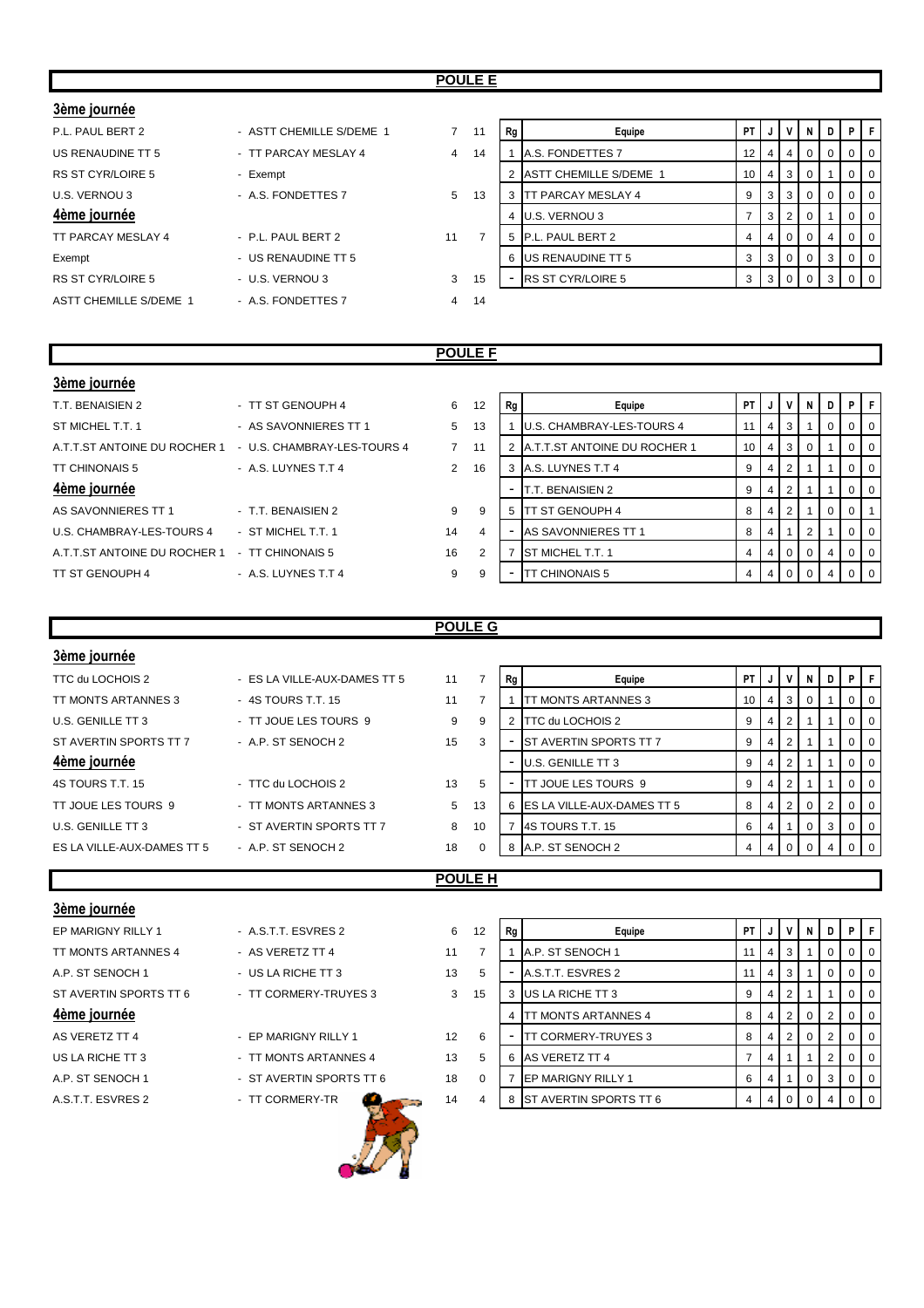# **DEPARTEMENTALE 4**

### **POULE A**

### **3ème journée**

| T.T. BENAISIEN 3    | - T.T. BOUCHARDAIS 5  | 6              | 4  | Rg | Equip                    |
|---------------------|-----------------------|----------------|----|----|--------------------------|
| A.S. LUYNES T.T 5   | - C.P. VEIGNE 3       |                | 3  |    | T.T. BENAISIEN 3         |
| A.S. FONDETTES 9    | - R.C. BALLAN 4       | 5              | 5  |    | A.S. FONDETTES 9         |
| TT MONTS ARTANNES 6 | - STE MAURE TT 3      | $\mathcal{P}$  | 8  | ۰  | <b>STE MAURE TT 3</b>    |
| 4ème journée        |                       |                |    | 4  | A.S. LUYNES T.T 5        |
| C.P. VEIGNE 3       | - T.T. BENAISIEN 3    |                | 9  | 5  | R.C. BALLAN 4            |
| R.C. BALLAN 4       | - A.S. LUYNES T.T 5   | $\overline{4}$ | 6  | 6  | T.T. BOUCHARDAIS 5       |
| A.S. FONDETTES 9    | - TT MONTS ARTANNES 6 | 9              |    | ۰  | C.P. VEIGNE 3            |
| T.T. BOUCHARDAIS 5  | - STE MAURE TT 3      | $\Omega$       | 10 | ۰  | <b>TT MONTS ARTANNES</b> |

| T.T. BENAISIEN 3    | - T.T. BOUCHARDAIS 5   | 6              | 4  | Rg | Equipe                          | PT |                | V               | NI                                                          | D  | PIF            |                |
|---------------------|------------------------|----------------|----|----|---------------------------------|----|----------------|-----------------|-------------------------------------------------------------|----|----------------|----------------|
| A.S. LUYNES T.T 5   | $-C.P. V EIGNE 3$      |                | 3  |    | IT.T. BENAISIEN 3               |    | 4              | 3               |                                                             |    | 0 <sub>0</sub> |                |
| A.S. FONDETTES 9    | $-R.C. BALLAN 4$       | 5              | 5  |    | A.S. FONDETTES 9                |    | 4              | 3               |                                                             |    | 0 <sub>0</sub> |                |
| TT MONTS ARTANNES 6 | - STE MAURE TT 3       | $\overline{2}$ | 8  |    | <b>STE MAURE TT 3</b>           | 11 | 4 <sup>1</sup> | 3               |                                                             |    | 0 <sub>0</sub> |                |
| 4ème journée        |                        |                |    |    | A.S. LUYNES T.T 5               | 10 |                | $4 \mid 3 \mid$ |                                                             |    |                | $\overline{0}$ |
| C.P. VEIGNE 3       | - T.T. BENAISIEN 3     |                | 9  | 5  | R.C. BALLAN 4                   | 9  | 4              | 2               |                                                             |    |                | l O            |
| R.C. BALLAN 4       | - A.S. LUYNES T.T 5    | 4              | 6  | 6  | T.T. BOUCHARDAIS 5              | 4  |                | 4 0 1           |                                                             |    | 0 <sup>1</sup> |                |
| A.S. FONDETTES 9    | - TT MONTS ARTANNES 6  | 9              |    | ۰  | C.P. VEIGNE 3                   | 4  |                | 40              |                                                             | -4 | 0 <sub>0</sub> |                |
| TT ROUCHARDAIS E    | <b>CTE MAILDE TT 2</b> | $\Omega$       | 10 |    | <b>ITT MONTS ADTANNES &amp;</b> |    |                |                 | $\lambda$ $\lambda$ $\lambda$ $\lambda$ $\lambda$ $\lambda$ |    | $\sqrt{2}$     |                |

### **POULE B**

| 3ème journée            |                        |                |    |    |                           |                 |                |                |   |              |         |           |
|-------------------------|------------------------|----------------|----|----|---------------------------|-----------------|----------------|----------------|---|--------------|---------|-----------|
| TT PARCAY MESLAY 7      | - BEAUJARDIN BCT 3     | 0              | 10 | Rg | Equipe                    | PT I            | J              | V              | N | D I          | PF      |           |
| ASTT CHEMILLE/DEME 2    | - ES OESIENNE TT 6     | $\overline{7}$ | 3  |    | <b>TT SEMBLANCEEN 2</b>   | 10 <sub>1</sub> | $\overline{4}$ | $\overline{2}$ | 2 | $\mathbf{0}$ | $0$   0 |           |
| Exempt                  | - LARCAY T.T. 4        |                |    |    | <b>BEAUJARDIN BCT 3</b>   | 8               | 3              | 2              |   | $\mathbf{0}$ | $0$   0 |           |
| AS VERETZ TT 5          | - TT SEMBLANCEEN 2     | 5 <sup>5</sup> | 5  |    | AS VERETZ TT 5            | 8               | 3              | $\overline{2}$ |   | $\mathbf{0}$ | $0$   0 |           |
| 4ème journée            |                        |                |    | 4  | LARCAY T.T. 4             |                 | 3              | 2              | 0 |              | $0$   0 |           |
| ES OESIENNE TT 6        | - TT PARCAY MESLAY 7   | $5^{\circ}$    | 5  | 5  | ASTT CHEMILLE/DEME 2      | 6               | 4              |                | 0 | 3            | $0$   0 |           |
| LARCAY T.T. 4           | - ASTT CHEMILLE/DEME 2 | 6              |    | 6  | <b>TT PARCAY MESLAY 7</b> | 5               | 4              | -0             |   | 3            | $0$   0 |           |
| Exempt                  | - AS VERETZ TT 5       |                |    |    | <b>IES OESIENNE TT 6</b>  | $4 \square$     | 3              |                |   |              |         | $0$   $0$ |
| <b>BEAUJARDIN BCT 3</b> | - TT SEMBLANCEEN 2     | 5 <sup>5</sup> | -5 |    |                           |                 |                |                |   |              |         |           |

### **POULE C**

| 3ème journée             |                           |                          |    |    |                                 |                 |                |                |                |                |                |                |
|--------------------------|---------------------------|--------------------------|----|----|---------------------------------|-----------------|----------------|----------------|----------------|----------------|----------------|----------------|
| TT CORMERY-TRUYES 4      | $-C.E.S. TOURS3$          | 8                        | 2  | Rg | Equipe                          | PT I            | J              | ٧              | N              | D              | P              | -F             |
| A.P. ABILLY 2            | - T.T. BOUCHARDAIS 4      |                          | 9  |    | <b>ISTE MAURE TT 5</b>          | 12 <sup>1</sup> | $\overline{4}$ | 4              | $\overline{0}$ | $\overline{0}$ | 0 <sub>0</sub> |                |
| <b>ES RIDELLOIS TT 4</b> | - TT JOUE LES TOURS 10    | 5                        | 5  |    | <b>IES RIDELLOIS TT 4</b>       | 11              | 4              | 3              |                | $\mathbf{0}$   | $\overline{0}$ | $\overline{0}$ |
| ST AVERTIN SPORTS TT 10  | - STE MAURE TT 5          | $\overline{4}$           | 6  |    | <b>TT CORMERY-TRUYES 4</b>      | 10 <sup>1</sup> | 4              | 3              | 0              |                | 0 <sub>0</sub> |                |
| 4ème journée             |                           |                          |    |    | <b>ITT JOUE LES TOURS 10</b>    | 10 <sup>1</sup> | $\overline{4}$ | 2 <sup>1</sup> | <sup>2</sup>   | $\overline{0}$ | $0$   0        |                |
| T.T. BOUCHARDAIS 4       | - TT CORMERY-TRUYES 4     | $\overline{4}$           | 6  |    | <b>T.T. BOUCHARDAIS 4</b>       |                 | 4              |                |                | 2              |                | $\overline{1}$ |
| TT JOUE LES TOURS 10     | $-$ A.P. ABILLY 2         | $\overline{7}$           | 3  | 6  | A.P. ABILLY 2                   | 5               | 4              |                |                | 3              | 0 <sub>0</sub> |                |
| <b>ES RIDELLOIS TT 4</b> | - ST AVERTIN SPORTS TT 10 | $\overline{\phantom{a}}$ | 3  |    | C.E.S. TOURS 3                  | 5               | 4              |                |                | 3              | $\overline{0}$ | $\overline{1}$ |
| C.E.S. TOURS 3           | - STE MAURE TT 5          | 0                        | 10 |    | <b>IST AVERTIN SPORTS TT 10</b> | 4               | 4              |                |                |                |                | $\Omega$       |

### **POULE D**

| 3ème journée                       |                                |             |                         |    |                              |                 |                |                 |                |   |    |            |
|------------------------------------|--------------------------------|-------------|-------------------------|----|------------------------------|-----------------|----------------|-----------------|----------------|---|----|------------|
| TT PARCAY MESLAY 6                 | - ASTT CHEMILLE/DEME 3         | 8           | $\overline{2}$          | Rg | Equipe                       | PT I            | J              | $\mathsf{v}$    | N              | D | P. | l F        |
| A S P T T. TOURS 1                 | - ES OESIENNE TT 5             | 6           | 4                       |    | A.S.P.T.T. TOURS 1           | 11              | 4              | -3              |                | 0 |    | $0$   0    |
| Exempt                             | - U.S. VERNOU 5                |             |                         |    | <b>ITT PARCAY MESLAY 6</b>   | 10 <sup>1</sup> |                | $4 \mid 3 \mid$ | 0              |   |    | $0$   0    |
| <b>RS ST CYR/LOIRE 7</b>           | - A.T.T.ST ANTOINE DU ROCHER 2 | 3           | $\overline{7}$          | 3  | <b>IES OESIENNE TT 5</b>     |                 | 3              | $\overline{2}$  | -0             |   |    | $01$ 0     |
| 4ème journée                       |                                |             |                         | 4  | U.S. VERNOU 5                | 6               | 3              |                 |                |   |    | $0 \mid 0$ |
| ES OESIENNE TT 5                   | - TT PARCAY MESLAY 6           | 8           | 2                       |    | A.T.T.ST ANTOINE DU ROCHER 2 | 6               | 4              |                 | $\overline{0}$ | 3 |    | $01$ 0     |
| U.S. VERNOU 5                      | - A.S.P.T.T. TOURS 1           | $5^{\circ}$ | 5                       | 6  | ASTT CHEMILLE/DEME 3         | 5               | 3              |                 | $\overline{0}$ | 2 |    | $0$   0    |
| Exempt                             | - RS ST CYR/LOIRE 7            |             |                         |    | <b>RS ST CYR/LOIRE 7</b>     | 3 <sup>1</sup>  | 3 <sup>1</sup> | $\overline{0}$  | $\Omega$       | 3 |    | $0$   0    |
| ASTT CHEMILLE/DEME 3<br>$\sqrt{6}$ | - A.T.T.ST ANTOINE DU ROCHER 2 | 10          | $\overline{\mathbf{0}}$ |    |                              |                 |                |                 |                |   |    |            |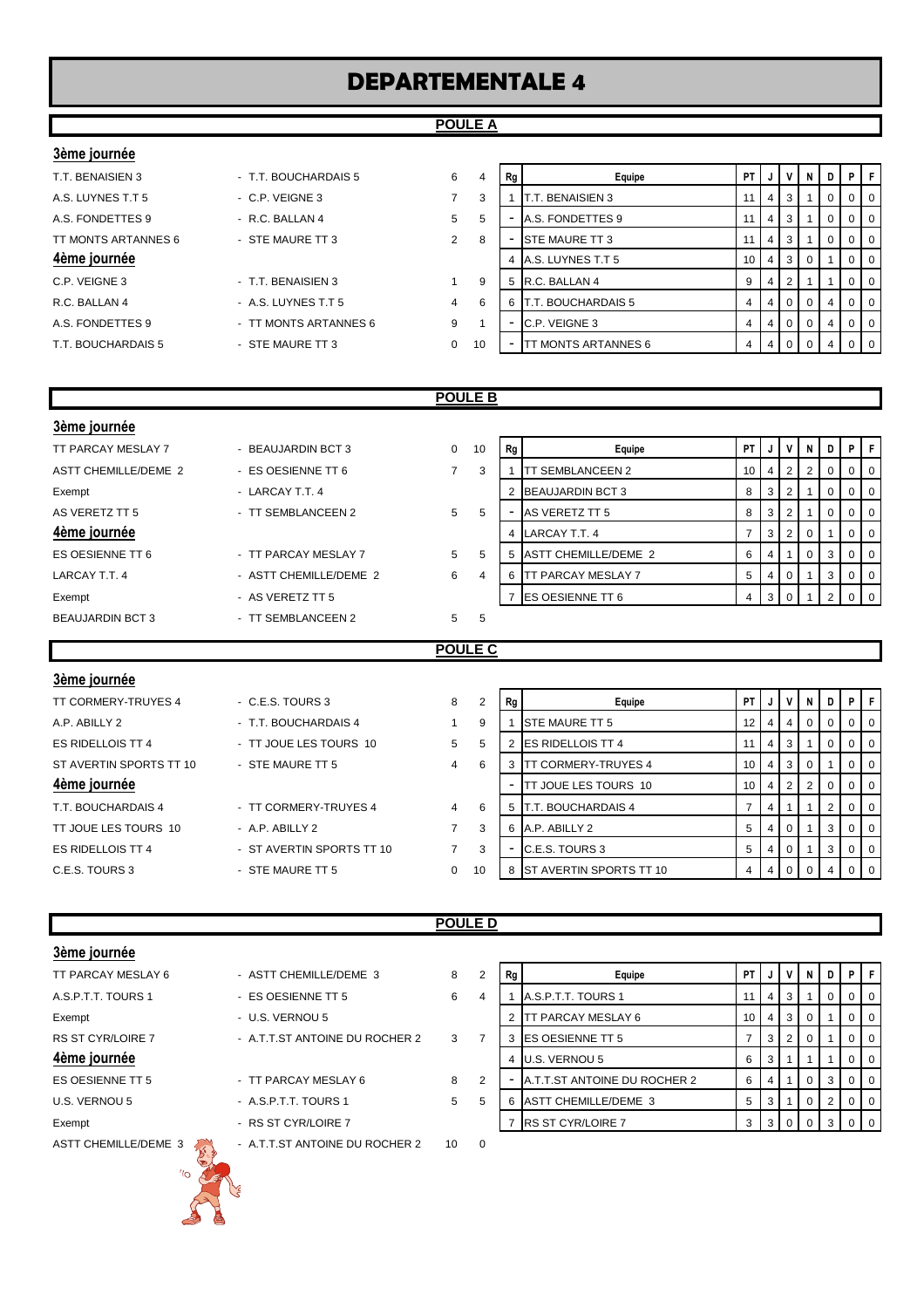### **POULE E**

| 3ème journée               |                                |                |                |                          |                               |                |   |                |          |                |                |                |  |  |
|----------------------------|--------------------------------|----------------|----------------|--------------------------|-------------------------------|----------------|---|----------------|----------|----------------|----------------|----------------|--|--|
| ES LA VILLE-AUX-DAMES TT 6 | - T.T. METTRAY 2               | 9              | 1              | Rg                       | Equipe                        | <b>PT</b>      |   | v              | N        | D              | PF             |                |  |  |
| A.P. ABILLY 3              | - AS SAVONNIERES TT 2          | $\overline{7}$ | 3              |                          | ES LA VILLE-AUX-DAMES TT 6    | 11             | 4 | 3              |          | 0              | $\overline{0}$ | $\overline{0}$ |  |  |
| Exempt                     | - TT JOUE LES TOURS 11         |                |                | $\overline{2}$           | A.P. ABILLY 3                 | 10             | 4 | 3              | 0        |                | $\overline{0}$ | 0              |  |  |
| TT MONTS ARTANNES 7        | - A.S. FONDETTES 10            | 5              | 5              |                          | 3 A.S. FONDETTES 10           | 9              | 4 | $\overline{2}$ |          |                | $\overline{0}$ | $\overline{0}$ |  |  |
| 4ème journée               |                                |                |                | 4                        | <b>ITT MONTS ARTANNES 7</b>   | $\overline{7}$ | 3 |                | 2        | 0              | 0              | $\mathbf 0$    |  |  |
| AS SAVONNIERES TT 2        | - ES LA VILLE-AUX-DAMES TT 6   | 3              | $\overline{7}$ | 5                        | <b>ITT JOUE LES TOURS 11</b>  | 5              | 3 |                | $\Omega$ | 2              | 0              | $\overline{0}$ |  |  |
| TT JOUE LES TOURS 11       | - A.P. ABILLY 3                | $\mathbf{1}$   | 9              | 6                        | AS SAVONNIERES TT 2           | 3              | 3 | 0              | 0        | 3              | $\overline{0}$ | $\overline{0}$ |  |  |
| Exempt                     | - TT MONTS ARTANNES 7          |                |                | $\overline{\phantom{a}}$ | T.T. METTRAY 2                | 3              | 3 | $\mathbf 0$    | 0        | 3              | $\overline{0}$ | $\overline{0}$ |  |  |
| T.T. METTRAY 2             | - A.S. FONDETTES 10            | 1              | 9              |                          |                               |                |   |                |          |                |                |                |  |  |
| <b>POULE F</b>             |                                |                |                |                          |                               |                |   |                |          |                |                |                |  |  |
|                            |                                |                |                |                          |                               |                |   |                |          |                |                |                |  |  |
| 3ème journée               |                                |                |                |                          |                               |                |   |                |          |                |                |                |  |  |
|                            |                                |                |                |                          |                               |                |   |                |          |                |                |                |  |  |
| Exempt                     | - A.S MONTLOUIS/LOIRE 3        |                |                | Rg                       | Equipe                        | PT             |   | ٧              | N        | D              | PF             |                |  |  |
| A.S.P.T.T. TOURS 2         | - PPC MARTINOIS 2              | 10             | $\Omega$       |                          | A.S.P.T.T. TOURS 2            | 12             | 4 | 4              | $\Omega$ | 0              | 0              | $\overline{0}$ |  |  |
| ST AVERTIN SPORTS TT 8     | - A.C. AMBOISE 4               | 4              | 6              |                          | 2 A.C. AMBOISE 4              | 10             | 4 | 3              | 0        |                | $\overline{0}$ | $\mathbf 0$    |  |  |
| U.S. VERNOU 4              | - A.T.T.ST ANTOINE DU ROCHER 3 | $\overline{2}$ | 8              | 3                        | <b>ST AVERTIN SPORTS TT 8</b> | 8              | 4 | $\overline{2}$ | 0        | 2              | 0              | $\mathbf 0$    |  |  |
| 4ème journée               |                                |                |                | 4                        | A.T.T.ST ANTOINE DU ROCHER 3  | 5              | 3 |                | 0        | 2              | 0              | $\mathbf 0$    |  |  |
| PPC MARTINOIS 2            | - Exempt                       |                |                |                          | <b>U.S. VERNOU 4</b>          | 5              | 3 |                | 0        | 2              | $\overline{0}$ | $\overline{0}$ |  |  |
| A.C. AMBOISE 4             | - A.S.P.T.T. TOURS 2           | 2              | 8              |                          | A.S MONTLOUIS/LOIRE 3         | 5              | 3 |                | 0        | $\overline{2}$ | $\overline{0}$ | $\overline{0}$ |  |  |
| ST AVERTIN SPORTS TT 8     | - U.S. VERNOU 4                | 3              | 7              | $\overline{7}$           | <b>PPC MARTINOIS 2</b>        | 3              | 3 | 0              | 0        | 3              | 0 <sup>1</sup> |                |  |  |
| A.S MONTLOUIS/LOIRE 3      | - A.T.T.ST ANTOINE DU ROCHER 3 | 10             | 0              |                          |                               |                |   |                |          |                |                |                |  |  |

### **POULE G**

### **3ème journée**

| <b>ASTT SORIGNY 2</b>    |
|--------------------------|
| ES RIDELLOIS TT 5        |
| STF MAURE TT 4           |
| U.S.E. AVOINE-BEAUMONT 2 |
|                          |
| 4ème journée             |
| T.T. BOUCHARDAIS 3       |
| R C. BALLAN 5            |
| STF MAURE TT 4           |

| <b>ASTT SORIGNY 2</b>    | - LANGEAIS-CINQ MARS 6      | 8        |
|--------------------------|-----------------------------|----------|
| <b>ES RIDELLOIS TT 5</b> | - T.T. BOUCHARDAIS 3        | $\Omega$ |
| STE MAURE TT 4           | $-R.C. BALLAN 5$            | 6        |
| U.S.E. AVOINE-BEAUMONT 2 | - U.S. CHAMBRAY-LES-TOURS 5 | 9        |
| 4ème journée             |                             |          |
| T.T. BOUCHARDAIS 3       | - ASTT SORIGNY 2            | 2        |
| R.C. BALLAN 5            | - ES RIDELLOIS TT 5         | 8        |
| STE MAURE TT 4           | - U.S.E. AVOINE-BEAUMONT 2  | 1        |
| LANGEAIS-CINQ MARS 6     | - U.S. CHAMBRAY-LES-TOURS 5 | 7        |

| ASTT SORIGNY 2           | - LANGEAIS-CINQ MARS 6      | 8              | 2  | Rg | Equipe                    | <b>PT</b> |   | v  | N        | D        | PF             |                  |
|--------------------------|-----------------------------|----------------|----|----|---------------------------|-----------|---|----|----------|----------|----------------|------------------|
| ES RIDELLOIS TT 5        | - T.T. BOUCHARDAIS 3        | 0              | 10 |    | <b>ASTT SORIGNY 2</b>     | 10 I      | 4 | -3 | $\Omega$ |          |                | 0 <sub>0</sub>   |
| STE MAURE TT 4           | - R.C. BALLAN 5             | 6              | 4  |    | U.S.E. AVOINE-BEAUMONT 2  |           | 4 | 3  | $\Omega$ | $\Omega$ | 0 <sup>1</sup> |                  |
| U.S.E. AVOINE-BEAUMONT 2 | - U.S. CHAMBRAY-LES-TOURS 5 | 9              |    |    | T.T. BOUCHARDAIS 3        | 9         |   | 2  |          |          | 0              | $\overline{1}$ 0 |
| 4ème journée             |                             |                |    |    | <b>STE MAURE TT 4</b>     | 9         |   | 2  |          |          | 0              | $\overline{1}$ 0 |
| T.T. BOUCHARDAIS 3       | - ASTT SORIGNY 2            | $\overline{2}$ | 8  | 5  | LANGEAIS-CINQ MARS 6      | 8         |   |    | 0        |          | 0 <sub>0</sub> |                  |
| R.C. BALLAN 5            | $-$ ES RIDELLOIS TT 5       | 8              | 2  |    | U.S. CHAMBRAY-LES-TOURS 5 | 8         |   |    | $\Omega$ |          |                | $\overline{1}$ 0 |
| STE MAURE TT 4           | - U.S.E. AVOINE-BEAUMONT 2  |                | 9  |    | R.C. BALLAN 5             | 6         |   |    | 0        | 3        | $0$   $0$      |                  |
| LANGEAIS-CINQ MARS 6     | - U.S. CHAMBRAY-LES-TOURS 5 |                | 3  |    | 8 ES RIDELLOIS TT 5       |           |   |    |          |          |                | $\overline{1}$ 0 |
|                          |                             |                |    |    |                           |           |   |    |          |          |                |                  |

### **3ème journée**

ES OESIENNE TT 7 **19 A P F** US RENAUDINE TT 8 4 A P F F F A RENAUDINE TT 8 A.S MONTLOUIS/LOIRE 2 - ATT AZAY/CHER 3 7 A.C. AMBOISE 6 - LARCAY T.T. 3 3 **4ème journée** ATT AZAY/CHER 3 - ES OESIENNE TT 7 LARCAY T.T. 3 - A.S. MONTLOUIS/LOIRE 2 5 A.C. AMBOISE 6 - U.S. VERNOU 6 3 7 7 ATT AZAY/CHER 3 5 3 1 0 2 0 0

**POULE H**

NP

- 
- 
- U.S. VERNOU 6 **Fig. 1** 3 3 3 3 3 3 3 3 3 3 3 3 4 3 3 3 4 3 3 4 3 3 4 3 3 4 3 4 3 3 4 3 4 3 4 3 4 3 4 3 4 3 4 3 4  $\sigma$

- 
- 
- US RENAUDINE TT 8 ST AVERTIN SPORTS TT 9 7 3 ST AVERTIN SPORTS TT 9 5 4 0 1 3 0 0



| Rg             | Equipe                 | PT | J        | ٧ | N        | D              | P            | F        |
|----------------|------------------------|----|----------|---|----------|----------------|--------------|----------|
|                | LARCAY T.T. 3          | 11 | 4        | 3 |          | 0              | 0            | 0        |
|                | A.S MONTLOUIS/LOIRE 2  | 11 | 4        | 3 |          | 0              | 0            | 0        |
| 3              | U.S. VERNOU 6          | 9  | 4        | 2 |          |                | 0            | $\Omega$ |
| $\overline{4}$ | ES OESIENNE TT 7       | 7  | 3        |   | 2        | $\Omega$       | 0            | $\Omega$ |
| 5              | US RENAUDINE TT 8      | 6  | 4        | 1 | 0        | 3              | 0            | 0        |
|                | A.C. AMBOISE 6         | 6  | 4        | 1 | $\Omega$ | 3              | 0            | 0        |
|                | ATT AZAY/CHER 3        | 5  | 3        |   | $\Omega$ | $\overline{2}$ | 0            | $\Omega$ |
|                | ST AVERTIN SPORTS TT 9 | 5  | $\Delta$ | n | 1        | З              | <sup>0</sup> | $\Omega$ |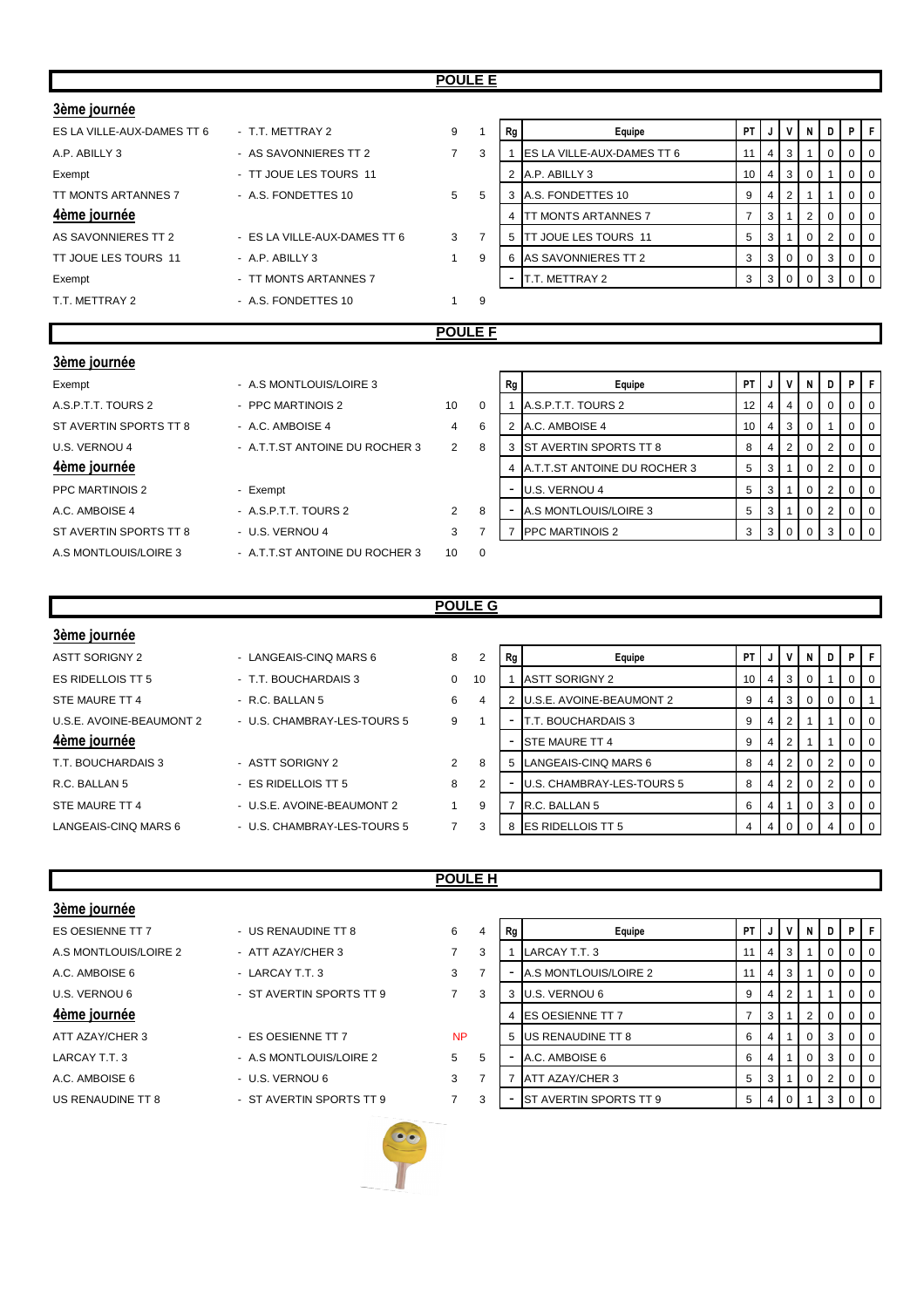### **POULE I**

| 3ème journée               |                              |                |    |    |                                    |                 |                |    |   |   |           |                  |
|----------------------------|------------------------------|----------------|----|----|------------------------------------|-----------------|----------------|----|---|---|-----------|------------------|
| P.L. PAUL BERT 3           | - A S.T.T. ESVRES 4          | 8              | 2  | Rq | Equipe                             | PT I            | J              | V  | N | D | PF        |                  |
| Exempt                     | - ATT AZAY/CHER 2            |                |    |    | <b>U.S. CHAMBRAY-LES-TOURS 6</b>   | 10 <sub>l</sub> | 4 <sup>1</sup> | -3 |   |   | 0         | $\overline{0}$   |
| U.S. CHAMBRAY-LES-TOURS 6  | $-$ A.C. AMBOISE 5           |                | 3  |    | P.L. PAUL BERT 3                   | 8               | 3              |    |   | 0 | $0$   $0$ |                  |
| ES LA VILLE-AUX-DAMES TT 7 | - BEAUJARDIN BCT 4           |                | 9  |    | <b>BEAUJARDIN BCT 4</b>            | 8               | 3              |    |   | 0 | $01$ 0    |                  |
| 4ème journée               |                              |                |    | 4  | <b>ATT AZAY/CHER 2</b>             | 6               | 2 <sup>1</sup> | 2  | 0 | 0 | $01$ 0    |                  |
| ATT AZAY/CHER 2            | - P.L. PAUL BERT 3           | <b>NP</b>      |    | 5  | A.C. AMBOISE 5                     | 5               | 3              |    | 0 | 2 | 0         | $\overline{1}$ 0 |
| A.C. AMBOISE 5             | - Exempt                     |                |    | 6  | <b>IES LA VILLE-AUX-DAMES TT 7</b> | 4               | 4              |    |   |   | 0         | <b>0</b>         |
| U.S. CHAMBRAY-LES-TOURS 6  | - ES LA VILLE-AUX-DAMES TT 7 | 10             |    |    | A.S.T.T. ESVRES 4                  |                 | $\mathbf{3}$   |    |   | 3 | $01$ 0    |                  |
| A.S.T.T. ESVRES 4          | - BEAUJARDIN BCT 4           | $\overline{2}$ | -8 |    | $\sim$ 00)                         |                 |                |    |   |   |           |                  |



**POULE Unique**

### **3ème journée**

| AS VERETZ TT 6       | - PPC MARTINOIS 3             | 5              |
|----------------------|-------------------------------|----------------|
| ASTT CHEMILLE/DEME 4 | - P.L. PAUL BERT 4            | 5              |
| C.P. VEIGNE 4        | - US LA RICHE TT 4            | 5              |
| LANGEAIS-CINQ MARS 7 | - STE CATHERINE DE FIERBOIS 2 | $\overline{4}$ |
| 4ème journée         |                               |                |
| P.L. PAUL BERT 4     | - AS VERETZ TT 6              | 6              |
| US LA RICHE TT 4     | - ASTT CHEMILLE/DEME 4        | 9              |
| C.P. VEIGNE 4        | - LANGEAIS-CINQ MARS 7        | 1              |
| PPC MARTINOIS 3      | - STE CATHERINE DE FIERBOIS 2 | 7              |

|  | E | Е |
|--|---|---|
|  |   |   |
|  |   |   |
|  |   |   |

| AS VERETZ TT 6       | - PPC MARTINOIS 3             | 5 | 5 | Rg | Equipe                             | <b>PT</b> |   | N. | D | PFI                      |
|----------------------|-------------------------------|---|---|----|------------------------------------|-----------|---|----|---|--------------------------|
| ASTT CHEMILLE/DEME 4 | - P.L. PAUL BERT 4            | 5 | 5 |    | <b>PPC MARTINOIS 3</b>             |           |   |    |   | 0101                     |
| C.P. VEIGNE 4        | - US LA RICHE TT 4            | 5 | 5 |    | LANGEAIS-CINQ MARS 7               | 10        |   |    |   | $\overline{0}$           |
| LANGEAIS-CINQ MARS 7 | - STE CATHERINE DE FIERBOIS 2 | 4 | 6 |    | <b>STE CATHERINE DE FIERBOIS 2</b> | 10        | 3 |    |   | $\overline{101}$         |
| 4ème journée         |                               |   |   |    | 4 US LA RICHE TT 4                 |           |   |    |   | $\overline{\phantom{0}}$ |
| P.L. PAUL BERT 4     | - AS VERETZ TT 6              | 6 | 4 |    | 5 P.L. PAUL BERT 4                 |           |   |    |   | $\overline{1}$ 0         |
| US LA RICHE TT 4     | - ASTT CHEMILLE/DEME 4        | 9 |   |    | C.P. VEIGNE 4                      |           |   |    |   | 0 0                      |
| C.P. VEIGNE 4        | - LANGEAIS-CINQ MARS 7        |   | 9 |    | <b>ASTT CHEMILLE/DEME 4</b>        | 5         |   |    |   | 0 1 0                    |
| PPC MARTINOIS 3      | - STE CATHERINE DE FIERBOIS 2 | 7 | 3 |    | AS VERETZ TT 6                     |           |   |    |   | $\overline{0}$           |
|                      |                               |   |   |    |                                    |           |   |    |   |                          |

**RUTH** 

# Pénalités financières

(d'après Règlement des Championnats par Equipes)

### **N° Club, Equipe, Poule, Licence, Clt, Points (5,00€)**

*N° Licence erroné :* 

- 2è journée : 0001 RS St Cyr 7 0033 US Chambray 5 -
- 3è journée : 0033 US Chambray 4 0167 US La Riche 2 0033 US Chambray 6

4è journée : 0682 TT Mettray 1

1è journée Jeunes : 0001 RS St-Cyr 2 - 0694 TT Cormery Truyes 1 - 0102 AC Amboise 2

*Equipe Incomplète :* 

PL Paul Bert 1 (3è j) - 0004 CES Tours 2 (4è j) - 0132 TT Chinonais 2 (1è j jeunes)

### *N° Poule :*

RS St-Cyr 2 (2è j) - 0001 RS St-Cyr 7 (2è j) - 0001 RS St-Cyr (1è j jeunes) - 0033 US Chambray 2 (1è j jeunes)

### *N° Equipe :*

0729 ASTT Sorigny (2è j) - 0478 AS Véretz 4 (3è j) - 0669 CP Veigné 3 (3è j) - 0724 ASTT Chemillé 2 (3è j) - 0167 US La Riche 2 (3è j)

**Forfait (10,00 €)** : 4è journée : 0001 RS St Cyr 4

### **DEPARTEMENTALE 1 FEMININE**

|                                |                          | <b>POULE Unique</b> |   |    |                                       |                |  |   |  |                            |
|--------------------------------|--------------------------|---------------------|---|----|---------------------------------------|----------------|--|---|--|----------------------------|
|                                |                          |                     |   | Rg | Equipe                                | P <sub>1</sub> |  | N |  |                            |
| 1ère journée                   |                          |                     |   |    | <b>Ent VILLE AUX DAMES / VEIGNE 1</b> |                |  | 0 |  |                            |
| Ent VILLE AUX DAMES / VEIGNE 1 | ATT LANGEAIS-CINQ MARS 1 | 10                  |   |    | <b>BEAUJARDIN BCT 1</b>               |                |  |   |  | $\overline{0}$             |
| BEAUJARDIN BCT 1               | ES VILLE AUX DAMES TT 2  | 8                   | ◠ |    | <b>ATT LANGEAIS-CINQ MARS 1</b>       |                |  |   |  | <b>O</b>                   |
|                                |                          |                     |   |    | <b>ES VILLE AUX DAMES TT 2</b>        |                |  |   |  | $\overline{\phantom{0}}$ 0 |

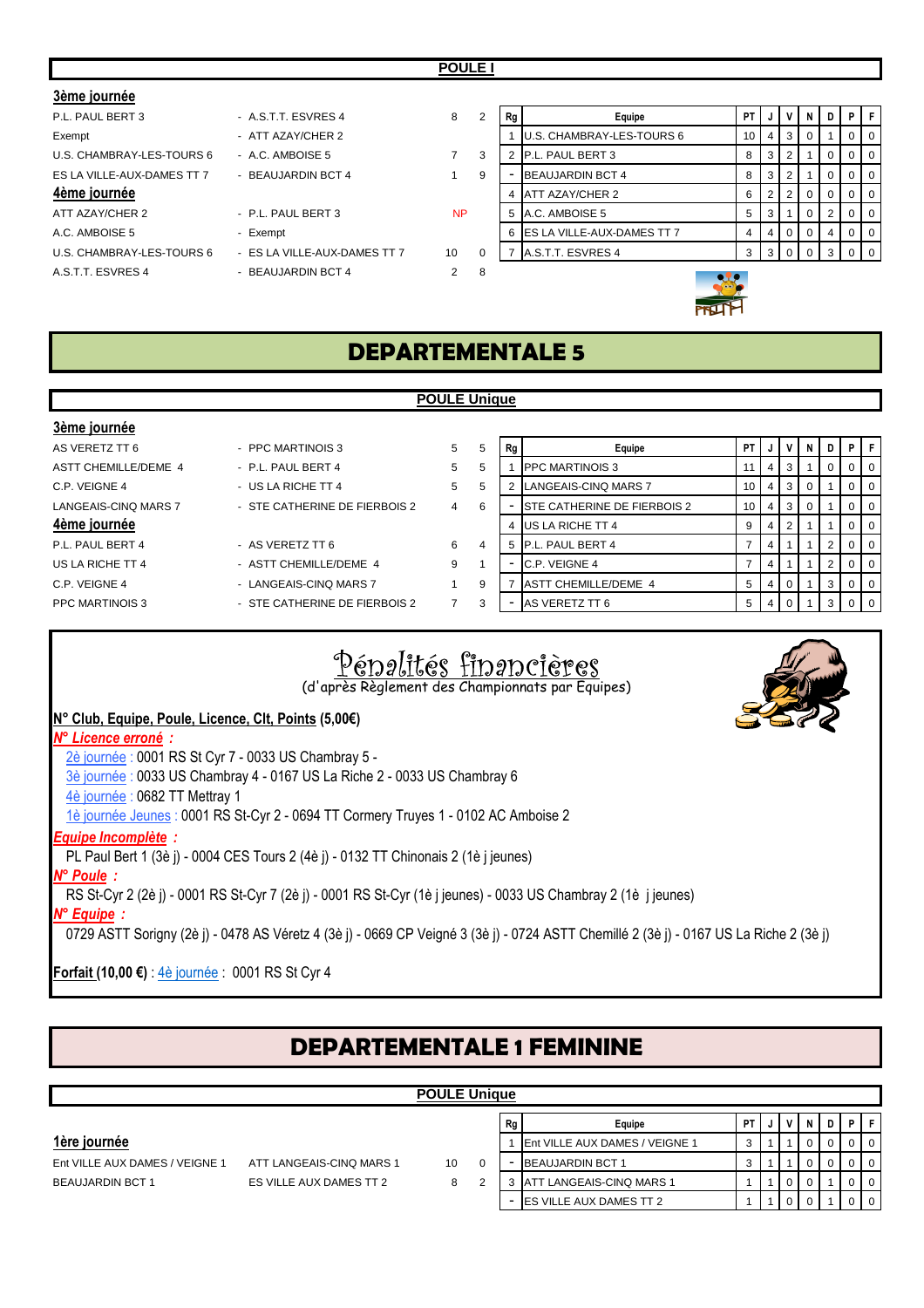### **DEPARTEMENTALE 1 VETERANS**

### **POULE A**

- A.S. FONDETTES 1 A.C. AMBOISE 1 19 TT ST GENOUPH 1 - P.L. PAUL BERT 1 20 CS LA MEMBROLLE TT 1 - US RENAUDINE TT 1 15
	-

| 1ère journée         |                     |    |    | Rg | Equipe                      | <b>PT</b> | J | v              | N | D | P.             |     |
|----------------------|---------------------|----|----|----|-----------------------------|-----------|---|----------------|---|---|----------------|-----|
| A.S. FONDETTES 1     | - A.C. AMBOISE 1    | 19 | 11 |    | <b>ITT ST GENOUPH 1</b>     | 3         |   |                |   |   | 0 <sub>0</sub> |     |
| TT ST GENOUPH 1      | - P.L. PAUL BERT 1  | 20 | 10 |    | <b>A.S. FONDETTES 1</b>     | 3         |   |                |   |   | 0 <sub>0</sub> |     |
| CS LA MEMBROLLE TT 1 | - US RENAUDINE TT 1 | 15 | 15 | 3  | <b>CS LA MEMBROLLE TT 1</b> | 2         |   |                |   |   | 0 <sub>0</sub> |     |
| Exempt               | - U.S. VERNOU 1     |    |    |    | <b>US RENAUDINE TT 1</b>    | 2         |   |                |   | O | 0 <sub>0</sub> |     |
|                      |                     |    |    | 5  | A.C. AMBOISE 1              |           |   |                |   |   |                | - 0 |
|                      |                     |    |    |    | <b>P.L. PAUL BERT 1</b>     |           |   |                |   |   |                | - 0 |
|                      |                     |    |    |    | <b>U.S. VERNOU 1</b>        | 0         |   | 0 <sub>0</sub> |   |   | 0 <sub>0</sub> |     |
|                      |                     |    |    |    |                             |           |   |                |   |   |                |     |

### **POULE B**

- 
- - -

| 1ère journée         |                    |           | Rg | Equipe                      | PT I       |  |  | <b>PIF</b> |     |
|----------------------|--------------------|-----------|----|-----------------------------|------------|--|--|------------|-----|
| ES OESIENNE TT 1     | - Exempt           |           |    | 4S TOURS T.T. 1             |            |  |  |            |     |
| 4S TOURS T.T. 1      | - TT SEMBLANCEEN 1 | 19<br>11  |    | <b>TT SEMBLANCEEN 1</b>     |            |  |  |            | l O |
| CS LA MEMBROLLE TT 2 | - C.P. VEIGNE 1    | <b>NP</b> |    | 3 <b>IES OESIENNE TT 1</b>  |            |  |  |            |     |
| Exempt               | - R.C. BALLAN 1    |           | -  | C.P. VEIGNE 1               | $^{\circ}$ |  |  |            |     |
|                      |                    |           |    | R.C. BALLAN 1               |            |  |  |            |     |
|                      |                    |           |    | <b>CS LA MEMBROLLE TT 2</b> |            |  |  |            |     |



| <u>CHAMPIONNAT CORPORATIF</u> |  |  |  |  |  |  |  |  |
|-------------------------------|--|--|--|--|--|--|--|--|
|-------------------------------|--|--|--|--|--|--|--|--|

### **DEPARTEMENTALE 1**

- -

| 1ère journée             |                            |  | Rg | Equipe                     |  |  |  |  |
|--------------------------|----------------------------|--|----|----------------------------|--|--|--|--|
| AS BANQUE POPULAIRE VF 1 | - AS BANQUE POPULAIRE VF 2 |  |    | AS BANQUE POPULAIRE VF 1   |  |  |  |  |
| A.S.P.T.T. TOURS 1       | - Exempt                   |  |    | 2 AS BANQUE POPULAIRE VF 2 |  |  |  |  |
|                          |                            |  |    | 3 A.S.P.T.T. TOURS 1       |  |  |  |  |

### **DEPARTEMENTALE 3**

- AS BANQUE POPULAIRE VF 3 AS BANQUE POPULAIRE VF 4 5 5
	-
	-

| I |  |
|---|--|

| 1ère journée             |                            |           | Rg | Equipe                          | PT |   |  |  |
|--------------------------|----------------------------|-----------|----|---------------------------------|----|---|--|--|
| AS BANQUE POPULAIRE VF 3 | - AS BANQUE POPULAIRE VF 4 | 5.        |    | <b>AS BANQUE POPULAIRE VF 4</b> |    |   |  |  |
| A.S.C. B.N.P. TOURS 1    | $-$ KAMI 1                 | <b>NP</b> |    | - AS BANQUE POPULAIRE VF3       |    |   |  |  |
| Exempt                   | - ASC CHEMINEAU 1          |           |    | 3 KAMI 1                        |    | 0 |  |  |
|                          |                            |           |    | ASC CHEMINEAU 1                 |    |   |  |  |
|                          |                            |           |    | - IA.S.C. B.N.P. TOURS 1        |    |   |  |  |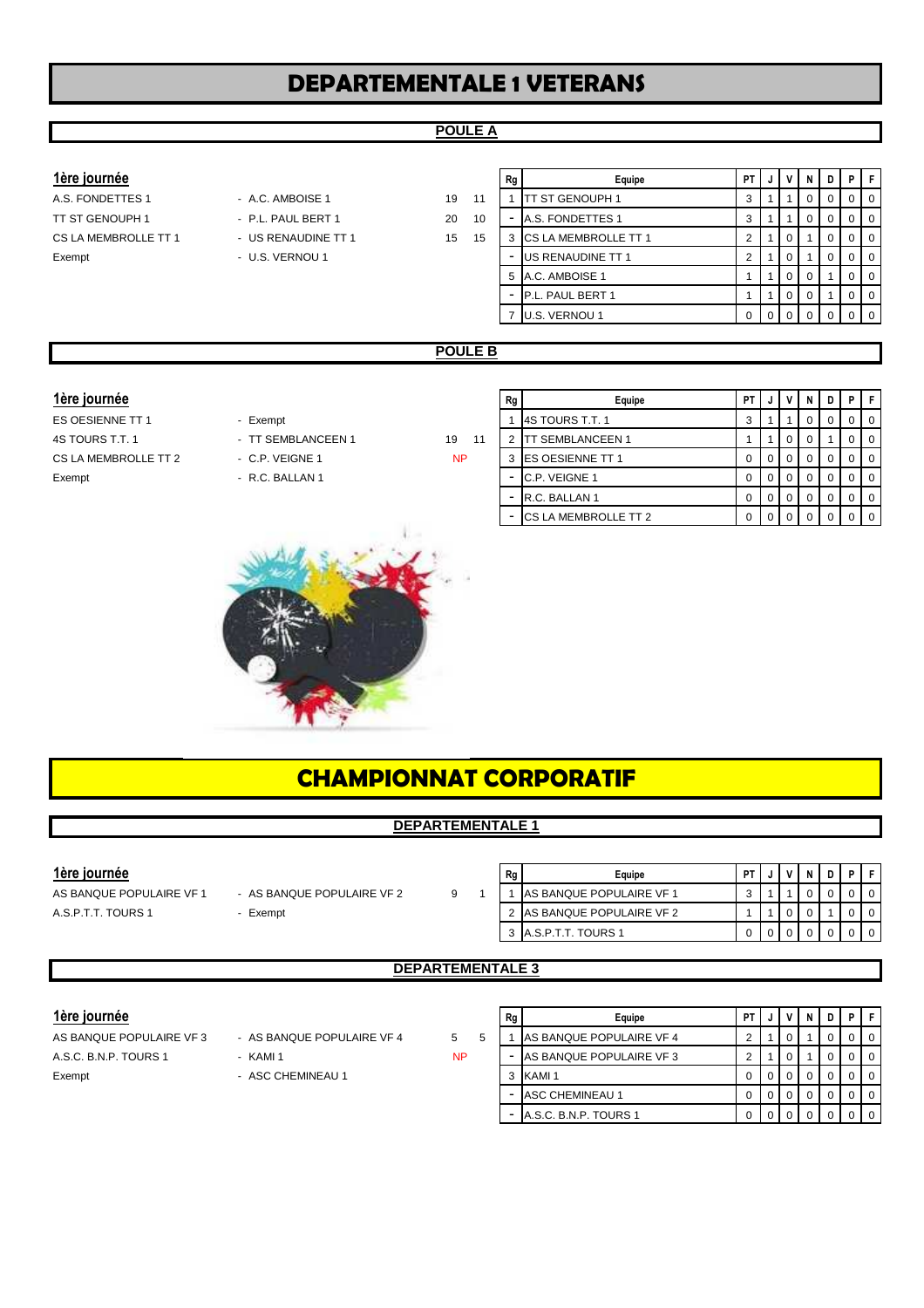# **EQUIPES JEUNES**

|                                                                          |                                                    | <b>Poule A</b>       |                   |                                                     |                                                                                                                     |                                                |                                                        |                                                                     |                                                               |                             |                                                                  |                                                                             |
|--------------------------------------------------------------------------|----------------------------------------------------|----------------------|-------------------|-----------------------------------------------------|---------------------------------------------------------------------------------------------------------------------|------------------------------------------------|--------------------------------------------------------|---------------------------------------------------------------------|---------------------------------------------------------------|-----------------------------|------------------------------------------------------------------|-----------------------------------------------------------------------------|
| 1ère journée<br>TT JOUE LES TOURS 1                                      |                                                    |                      |                   | Rg<br>1<br>٠                                        | Equipe<br>TT MONTS ARTANNES 1<br>TT JOUE LES TOURS 1                                                                | PT  <br>3<br>3                                 | J<br>$\mathbf{1}$<br>$\mathbf{1}$                      | $\mathsf{v}$<br>$\mathbf 1$<br>$\overline{1}$                       | N<br>$\mathbf 0$                                              | D<br>0                      | P<br>$\mathbf 0$<br>$\mathsf 0$                                  | F<br>$\mathbf 0$<br>$\mathbf 0$                                             |
| TT MONTS ARTANNES 1                                                      | - TT CHINONAIS 1<br>- ES OESIENNE TT 1             | 9<br>16              | 7<br>0            | 3<br>$\overline{\phantom{a}}$                       | <b>TT CHINONAIS 1</b><br>ES OESIENNE TT 1                                                                           | $\mathbf{1}$<br>$\mathbf{1}$                   | 1<br>$\overline{1}$                                    | $\mathbf 0$<br>$\mathbf 0$                                          | $\mathbf 0$<br>$\mathbf 0$<br>$\Omega$                        | 0<br>1                      | $\mathbf 0$<br>$\mathbf 0$                                       | $\mathbf 0$<br>$\mathbf 0$                                                  |
|                                                                          |                                                    | <b>Poule B</b>       |                   |                                                     |                                                                                                                     |                                                |                                                        |                                                                     |                                                               |                             |                                                                  |                                                                             |
| <u>1ère journée</u><br>U.S.E. AVOINE-BEAUMONT 1<br>A.S MONTLOUIS/LOIRE 1 | - US LA RICHE TT 1<br>- RS ST CYR/LOIRE 1          | 15<br>4              | 3<br>14           | Rg<br>$\mathbf{1}$<br>3                             | Equipe<br>RS ST CYR/LOIRE 1<br>U.S.E. AVOINE-BEAUMONT 1<br>A.S MONTLOUIS/LOIRE 1<br>US LA RICHE TT 1                | PT<br>3<br>3<br>$\mathbf{1}$<br>$\mathbf{1}$   | J<br>1<br>$\mathbf{1}$<br>$\mathbf{1}$<br>1            | V<br>1<br>$\overline{1}$<br>$\mathbf 0$<br>$\mathbf 0$              | N<br>$\mathbf 0$<br>$\mathbf 0$<br>$\mathbf 0$<br>0           | D<br>0<br>0<br>$\mathbf{1}$ | P<br>0<br>$\mathbf 0$<br>$\mathbf 0$<br>$\mathbf 0$              | $\mathsf F$<br>$\mathbf 0$<br>$\mathbf 0$<br>$\mathbf 0$<br>$\mathbf 0$     |
|                                                                          |                                                    | <b>Poule C</b>       |                   |                                                     |                                                                                                                     |                                                |                                                        |                                                                     |                                                               |                             |                                                                  |                                                                             |
| <u>1ère journée</u><br>TT JOUE LES TOURS 2<br><b>RS ST CYR/LOIRE 2</b>   | - 4S TOURS T.T. 1<br>- TT CORMERY-TRUYES 1         | 10<br>12             | 6<br>4            | Rg<br>$\mathbf{1}$<br>$\overline{\phantom{a}}$<br>3 | Equipe<br>TT JOUE LES TOURS 2<br>RS ST CYR/LOIRE 2<br>4S TOURS T.T. 1<br>TT CORMERY-TRUYES 1                        | PT<br>3<br>3<br>$\mathbf{1}$<br>$\mathbf{1}$   | J<br>$\mathbf{1}$<br>1<br>$\mathbf{1}$<br>1            | V<br>$\overline{1}$<br>$\mathbf{1}$<br>$\mathbf 0$<br>$\mathbf 0$   | N<br>$\mathbf 0$<br>$\mathbf 0$<br>$\mathbf 0$<br>$\Omega$    | D<br>0<br>0<br>1            | P<br>$\mathbf 0$<br>$\mathbf 0$<br>$\mathsf 0$<br>$\overline{O}$ | $\mathsf{F}$<br>$\mathbf 0$<br>$\mathbf 0$<br>$\mathsf 0$<br>$\overline{0}$ |
|                                                                          |                                                    | <b>Poule D</b>       |                   |                                                     |                                                                                                                     |                                                |                                                        |                                                                     |                                                               |                             |                                                                  |                                                                             |
| <u>1ère journée</u><br>TT JOUE LES TOURS 3<br><b>RS ST CYR/LOIRE 3</b>   | - ES RIDELLOIS TT 1<br>- ES VILLE AUX DAMES TT 1   | 11<br>10             | 5<br>6            | Rg<br>$\mathbf{1}$<br>٠<br>3                        | Equipe<br><b>RS ST CYR/LOIRE 3</b><br>TT JOUE LES TOURS 3<br><b>ES RIDELLOIS TT 1</b><br>ES VILLE AUX DAMES TT 1    | PT  <br>3<br>3<br>1<br>$\mathbf{1}$            | J<br>$\mathbf{1}$<br>$\mathbf{1}$<br>$\mathbf{1}$<br>1 | V<br>$\overline{1}$<br>$\overline{1}$<br>$\pmb{0}$<br>$\mathbf 0$   | N<br>$\mathbf 0$<br>$\mathbf 0$<br>$\mathbf 0$<br>$\Omega$    | D<br>0<br>$\mathbf 0$<br>1  | P<br>0<br>$\pmb{0}$<br>$\mathbf 0$<br>$\mathbf 0$                | F.<br>$\mathbf 0$<br>$\overline{0}$<br>$\mathbf 0$<br>$\mathbf 0$           |
|                                                                          |                                                    | <b>Poule E</b>       |                   |                                                     |                                                                                                                     |                                                |                                                        |                                                                     |                                                               |                             |                                                                  |                                                                             |
| <u>1ère journée</u><br>U.S. CHAMBRAY-LES-TOURS 1<br>TT MONTS ARTANNES 2  | - A.S. FONDETTES 1<br>- Entente LOCHES / GENILLE 1 | 13<br>10             | 3<br>6            | Rg<br>$\mathbf{1}$<br>3                             | Equipe<br><b>U.S. CHAMBRAY-LES-TOURS 1</b><br>TT MONTS ARTANNES 2<br>Entente LOCHES / GENILLE 1<br>A.S. FONDETTES 1 | PT<br>3<br>3<br>1                              | J<br>$\mathbf{1}$<br>1<br>$\mathbf{1}$                 | V<br>$\overline{1}$<br>$\overline{1}$<br>$\pmb{0}$                  | N<br>$\mathbf 0$<br>$\pmb{0}$<br>$\pmb{0}$                    | D<br>0<br>0<br>1            | P<br>$\mathbf 0$<br>$\mathbf 0$<br>$\overline{0}$                | $\mathsf F$<br>$\mathbf 0$<br>$\mathsf 0$<br>$\mathbf 0$<br>11001100        |
|                                                                          |                                                    | <b>Poule F</b>       |                   |                                                     |                                                                                                                     |                                                |                                                        |                                                                     |                                                               |                             |                                                                  |                                                                             |
| 1ère journée<br>4S TOURS T.T. 2<br>TT CASTELVALERIE 1                    | - US RENAUDINE TT 1<br>- RS ST CYR/LOIRE 4         | 12<br>8              | 4<br>10           | Rg<br>$\mathbf{1}$<br>3                             | Equipe<br>4S TOURS T.T. 2<br>RS ST CYR/LOIRE 4<br>US RENAUDINE TT 1<br>TT CASTELVALERIE 1                           | PT  <br>3<br>3<br>1<br>1                       | J<br>$\mathbf{1}$<br>1<br>1<br>$\mathbf{1}$            | $\mathsf{V}$<br>$\overline{1}$<br>1<br>0<br>$\mathbf 0$             | N<br>$\mathbf 0$<br>0<br>0<br>$\mathbf 0$                     | D<br>0<br>0                 | P<br>$\mathbf 0$<br>0<br>0<br>0                                  | F <br>$\mathbf 0$<br>$\mathbf 0$<br>$\mathbf 0$<br>$\overline{0}$           |
|                                                                          |                                                    | <b>Poule G</b>       |                   |                                                     |                                                                                                                     |                                                |                                                        |                                                                     |                                                               |                             |                                                                  |                                                                             |
| 1ère journée<br>LARCAY T.T. 1<br>4S TOURS T.T. 3                         | - A.C. AMBOISE 1<br>- ES OESIENNE TT 2             | $\overline{7}$<br>15 | 9<br>$\mathbf{1}$ | Rg<br>$\mathbf{1}$<br>$\overline{\phantom{a}}$      | Equipe<br>A.C. AMBOISE 1<br>4S TOURS T.T. 3<br>3 ES OESIENNE TT 2<br>LARCAY T.T. 1                                  | PT  <br>3<br>3<br>$\mathbf{1}$<br>$\mathbf{1}$ | J<br>$\mathbf{1}$<br>$\mathbf{1}$<br>$\mathbf{1}$<br>1 | V<br>$\overline{1}$<br>$\overline{1}$<br>$\mathbf 0$<br>$\mathbf 0$ | N<br>$\mathbf 0$<br>$\mathbf 0$<br>$\mathbf 0$<br>$\mathbf 0$ | D<br>0<br>0<br>$\mathbf{1}$ | P<br>0<br>$\pmb{0}$<br>$\mathbf{0}$<br>$\overline{0}$            | F<br>$\overline{0}$<br>$\overline{0}$<br>$\mathsf 0$<br>$\overline{0}$      |
|                                                                          |                                                    | <b>Poule H</b>       |                   |                                                     |                                                                                                                     |                                                |                                                        |                                                                     |                                                               |                             |                                                                  |                                                                             |
| <u>1ère journée</u><br>TT JOUE LES TOURS 4<br>TT MONTS ARTANNES 3        | - TT BLERE V.C. 1<br>- ES VILLE AUX DAMES TT 2     | 8<br>16              | 8<br>0            | Rg<br>$\mathbf{1}$<br>2<br>$\overline{\phantom{a}}$ | Equipe<br>TT MONTS ARTANNES 3<br><b>TT BLERE V.C. 1</b><br>TT JOUE LES TOURS 4                                      | PT<br>3<br>$\overline{2}$<br>$\overline{2}$    | J<br>$\mathbf{1}$<br>$\mathbf{1}$                      | V<br>$\overline{1}$<br>$\mathbf 0$<br>$\mathbf 0$                   | N<br>$\mathbf 0$<br>$\mathbf{1}$                              | D<br>0<br>0<br>0            | P<br>$\overline{0}$<br>$\pmb{0}$<br>$\mathbf 0$                  | F <br>$\overline{0}$<br> 0 <br>$\overline{0}$                               |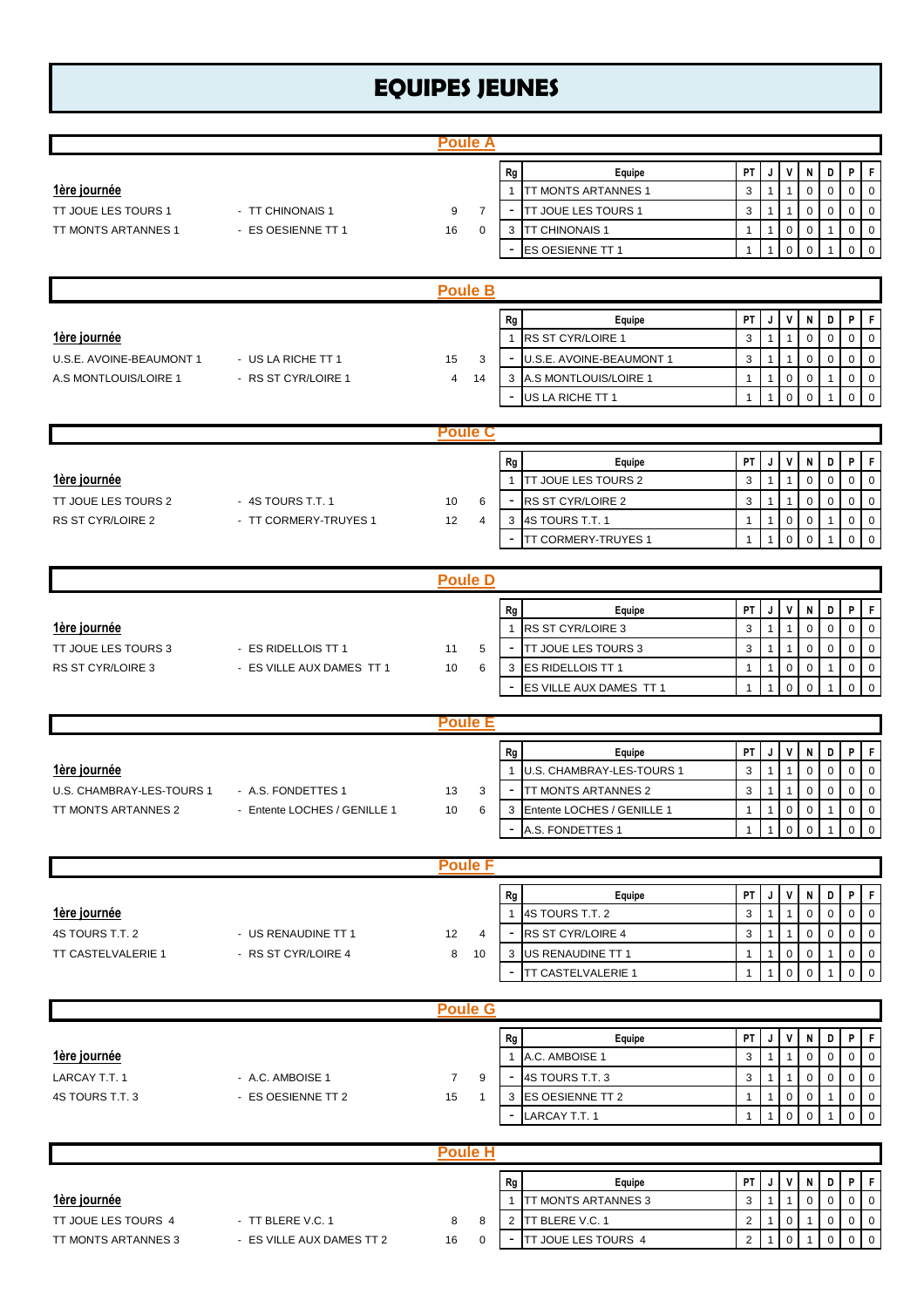**Rg Equipe PT J V N D P F 1ère journée** 2 2 2 3 4 4 5 2 3 4 4 5 3 4 5 4 5 3 4 5 4 5 5 4 5 5 6 7 3 4 5 5 6 7 3 4 5 6 7 3 4 5 6 7 3 4 5 6 7 3 4 5 6 7 3 4 5 6 7 3 4 5 6 7 3 4 5 6 7 3 4 5 6 7 3 4 5 6 7 3 5 7 3 5 7 3 5 7 3 5 7 3 5 7 3 5 7 3 5 7 3 5 7 3 TT JOUE LES TOURS 5 - TT CHINONAIS 2 10 6 - TT JOUE LES TOURS 5 3 1 1 0 0 0 0 0 ST AVERTIN SPORTS TT 1 - CS MEMBROLLAIS TT 1  $14$   $4$   $3$  CS MEMBROLLAIS TT 1  $11$   $11$   $0$   $0$   $1$   $0$   $0$ - TT CHINONAIS 2  $11100011$ Rg **PT | J | V | N | D | P | F 1ère journée** 1 TT PARCAY MESLAY 1 3 1 1 0 0 0 0 A.S. FONDETTES 2 - TT PARCAY MESLAY 1 6 10 - TT CORMERY-TRUYES 2 3 1 1 0 0 0 0 ST AVERTIN SPORTS TT 2 - TT CORMERY-TRUYES 2 6 12 3 ST AVERTIN SPORTS TT 2  $1110001$ A.S. FONDETTES 2 1 1 0 0 1 0 0 Rg **PT | J | V | N | D | P | F 1ère journée** 1 A.S MONTLOUIS/LOIRE 2 3 1 1 0 0 0 0 U.S. CHAMBRAY-LES-TOURS 2 - A.C. AMBOISE 2 7 9 - A.C. AMBOISE 2 3 3 1 1 1 0 0 0 0 0 A.S MONTLOUIS/LOIRE 2 - TTC du LOCHOIS 2 12 6 3 U.S. CHAMBRAY-LES-TOURS 2 1 1 1 0 0 1 0 0 - TTC du LOCHOIS 2 1 1 0 0 1 0 0 Rg **PT | J | V | N | D | P | F 1ère journée** 1 AS SAVONNIERES TT 1 3 1 1 0 0 0 0 AS SAVONNIERES TT 1 - A.S. FONDETTES 3 9 7 - RS ST CYR/LOIRE 5 3 3 1 1 1 0 0 0 0 0 RS ST CYR/LOIRE 5 - ES RIDELLOIS TT 2 9 7 3 ES RIDELLOIS TT 2  $1110001100$ A.S. FONDETTES 3 1 1 1 0 0 1 0 0 Rg **PT | J | V | N | D | P | F 1ère journée** 1 4S TOURS T.T. 4 3 1 1 0 0 0 0 4S TOURS T.T. 4  $-$  A.S. LUYNES T.T 1  $-$  16 0  $-$  ATT LANGEAIS-CINQ MARS 1  $3$   $1$   $1$   $1$   $0$   $0$   $1$   $0$   $1$ ATT LANGEAIS-CINQ MARS 1 - TTC du LOCHOIS 3 16 0 3 TTC du LOCHOIS 3 1 1 1 0 0 1 0 1 0 0 1  $-$  A.S. LUYNES T.T 1  $\vert 1 \vert 1 \vert 0 \vert 0 \vert 1 \vert 0 \vert 0$ **Rg Equipe PT J V N D P F 1ère journée** 1 ATT LANGEAIS-CINQ MARS 2 3 1 1 0 0 0 0 LARCAY T.T. 2 - 4S TOURS T.T. 5 2 14 - 4S TOURS T.T. 5 3 1 1 0 0 0 0 0 0 ATT LANGEAIS-CINQ MARS 2 - ES VILLE AUX DAMES TT 3 14 2 3 LARCAY T.T. 2 1 1 1 0 0 1 0 0 1  $-$  ES VILLE AUX DAMES TT 3  $\vert 1 \vert 1 \vert 0 \vert 0 \vert 1 \vert 0$ **Rg Equipe PT J V N D P F 1ère journée** 1 ST AVERTIN SPORT TT 3 3 1 1 0 0 0 0 Exempt - US LA RICHE TT 2 2 ES VILLE AUX DAMES TT 4 1 1 0 0 1 0 1 0 0 0 1 ST AVERTIN SPORT TT 3 - ES VILLE AUX DAMES TT 4 11 7 3 US LA RICHE TT 2 0 0 0 0 0 0 0 **Poule J Poule K Poule L Poule M Poule N Poule O Poule I**

4 ES VILLE AUX DAMES TT 2 1 1 0 0 1 0 0